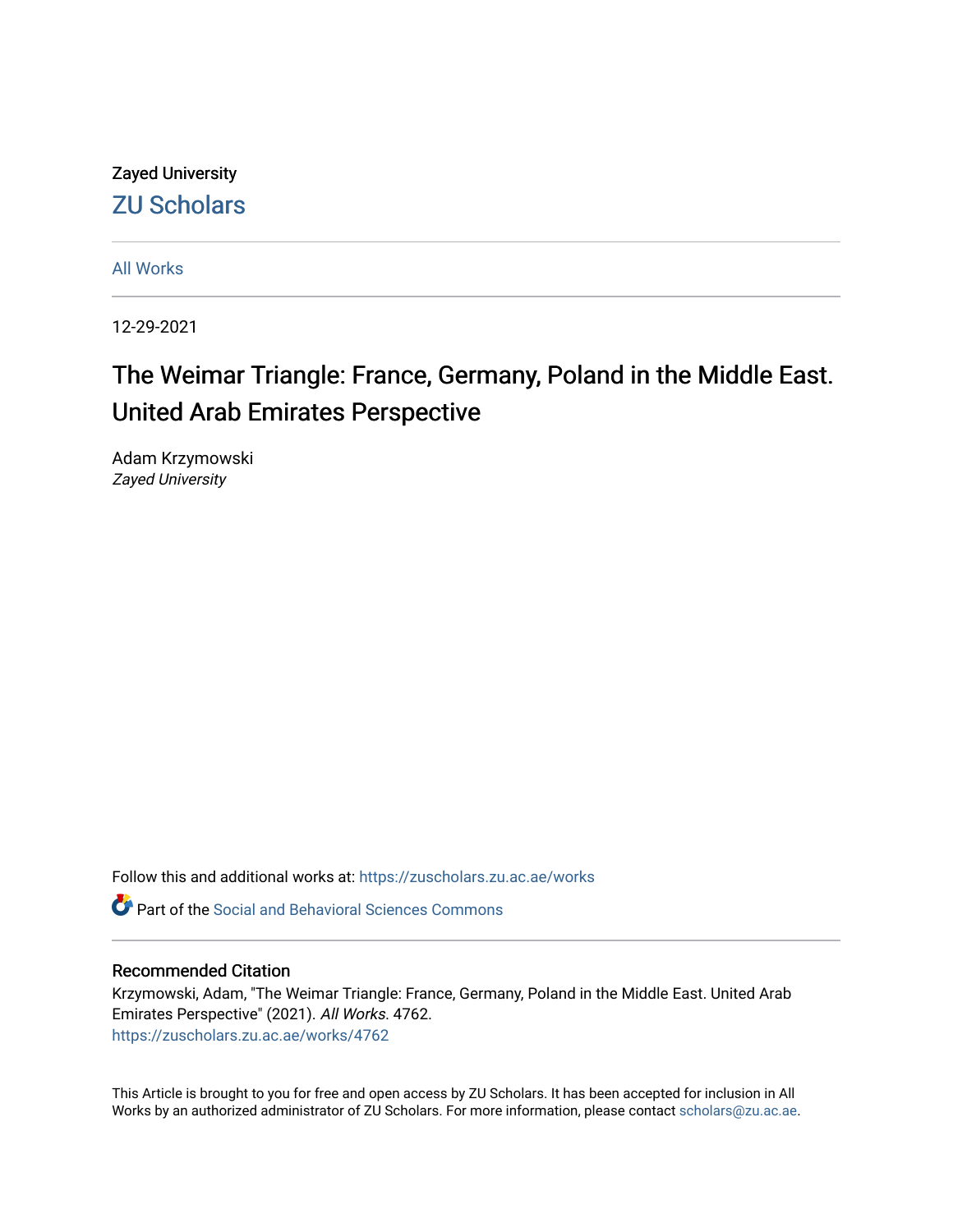Adam KRZYMOWSKI Zayed University https://orcid.org/0000-0001-9296-6387

**THE WEIMAR TRIANGLE: FRANCE, GERMANY, POLAND IN THE MIDDLE EAST. UNITED ARAB EMIRATES PERSPECTIVE**

#### **INTRODUCTION**

The year 2021 is a moment the  $30<sup>th</sup>$  anniversary of the founding of the Weimar Triangle and the year of the Golden Jubilee of the United Arab Emirates (UAE). The relations between the UAE and the European Union (EU) and its members have been gradually deepening since 2011. It is due to the new dynamics and institutions of the Common Foreign and Security Policy (CFSP) based on the Lisbon Treaty. Moreover, at that time, the Middle East and the EU experienced the effects of the so-called Arab Spring. Another reason is the new US strategy adopted in 2011, which announced a shift of US strategic interest from the Atlantic and the Middle East to Pacific, East Asia (Clinton, 2011). This situation affects the strategies of both European and Middle Eastern countries. The United Arab Emirates has implemented a strategy of foreign and security policy with more focus on the diversification of strategic alliances. Moreover, the United Arab Emirates is changing its income source. The UAE is reducing oil production and focusing on the green economy and renewable energy. In these areas, the European Union has emerged as a valuable strategic partner. However, there is still a belief that it is more effective to conduct policy towards the EU through its leaders than through bureaucratic Brussels. In this regard, the United Kingdom was perceived by the UAE traditionally as one of the most significant partners in bilateral relations and an influential EU member state. However, after the Brexit, this situation changed. In this way, relations with France and Germany gained additional strengths. In 2015, Poland was recognised by the United Arab Emirates as a strategic partner, leader of Central and Eastern Europe. Therefore, Poland had the opportunity to be with France and Germany in a group of the most significant partners, the EU Member States. In these circumstances, the Weimar Triangle established in 1991 by France, Germany and Poland could become a platform for cooperation in the Middle East. The meeting of the Ministers for European Affairs of France, Germany, and Poland in January 2020, and at the beginning of February the official visit of President Emmanuel Macron to Poland with a clear message of the need to revive the Weimar Triangle, after Brexit, provide new impetus to taking new joint initiatives.

The research goal of the article is to show the involvement of the Weimar Triangle countries in relation to the United Arab Emirates. The specific research question that this article deals with on the example of the United Arab Emirates, is whether the

DOI : 10.14746/ps.2021.1.7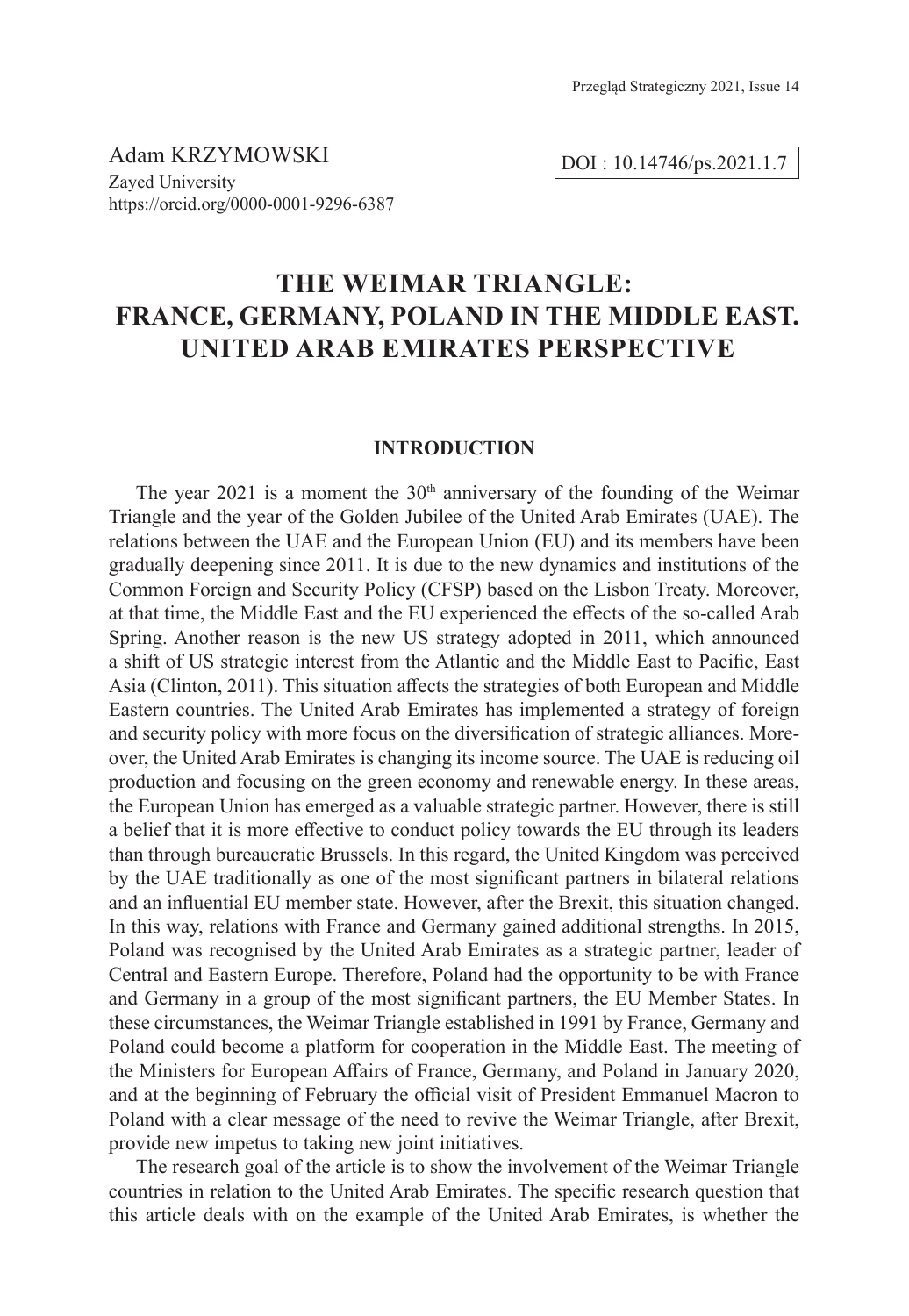Weimar Triangle states increasing their role and importance in the external dimension of the European Union? The answer to this question is crucial because it touches upon a fundamental question about the nature of the European Union and its Common Foreign and Security Policy. Thus, this research is part of a broader issue of the European Union's ability to pursue jointly strategic interests and to increase its role and importance in non-European relations. Therefore, future beneficiaries of the answer to be obtained will be researchers of international relations as well as practitioners dealing with the European Union.

#### **LITERATURE REVIEW**

The presented article is the result of many years of the author's personal experience in international processes taking place in the Weimar Triangle countries and the Middle East, as well as the research conducting in this field. Therefore, some of them are worth mentioning. In the article *France and West Germany in the Middle East and North Africa – Cooperation or Rivalry* (Krzymowski, 2011), the author analyses the activity of two Weimar Triangle states in the Middle East. Moreover, the author published a book entitled *Republic of Poland & United Arab Emirates. 25 Years of Diplomatic Relations* (Krzymowski, 2017), which shows the dynamics of relations between Poland and the UAE. Additionally, in the article *The Visegrad Group countries: The United Arab Emirates perspective*, the researcher analyses the UAE from the Polish foreign policy activity side in the Visegrad Group (Krzymowski, 2021). In a broader sense, the author presents the role of the United Arab Emirates for the European Union in the article *The European Union and the United Arab Emirates as civilian and soft powers engaged in Sustainable Development Goals* (Krzymowski, 2020).

Despite the broad literature on the Weimar Triangle, it lacks papers about this kind of cooperation related to the Middle East, including the United Arab Emirates. However, it should be noted, that when analysing the Weimar Triangle, Wyligała (2010) emphasizes that different positions regarding the war in Iraq that began in 2003 significantly reduced its activity. In turn, Fiszer and Czasak (2020) indicate that in 2007–2011 the Weimar Triangle was revived and after 2011 weakened again. In the book *The Weimar Triangle in Europe. Das Weimarer Dreieck in Europe. Le Triangle de Weimar en Europe*, edited by Standke (2009: 248), the author describes the Weimar Triangle as 'the backbone of future Europe'. Yoder (2017) in *Dialogues, Trialogues, and Triangles: The Geometry of Germany's Foreign Policy of Trust-Building* emphasises that the Weimar Triangle greatly influenced Germany's international relations after the Cold War. However, the researcher also asks about the future role of this collaboration format. Parzymies (2014) in the article *Le Triangle de Weimar a-t-il encore une raison d'être dans L'Europe en voie d'unifi cation?* analyses the various stages of the Weimar Triangle development. The author underlines the different individual members' interests, which affects the effectiveness of the Weimar Triangle. Norkevičius (2019) in Ph.D. thesis under the title *The dimension of regional cooperation in Polish foreign policy* underlines the importance of the Weimar Triangle for Poland's role in the international arena. On the other hand, Koszel (2016), in the article *The Weimar Triangle: balance*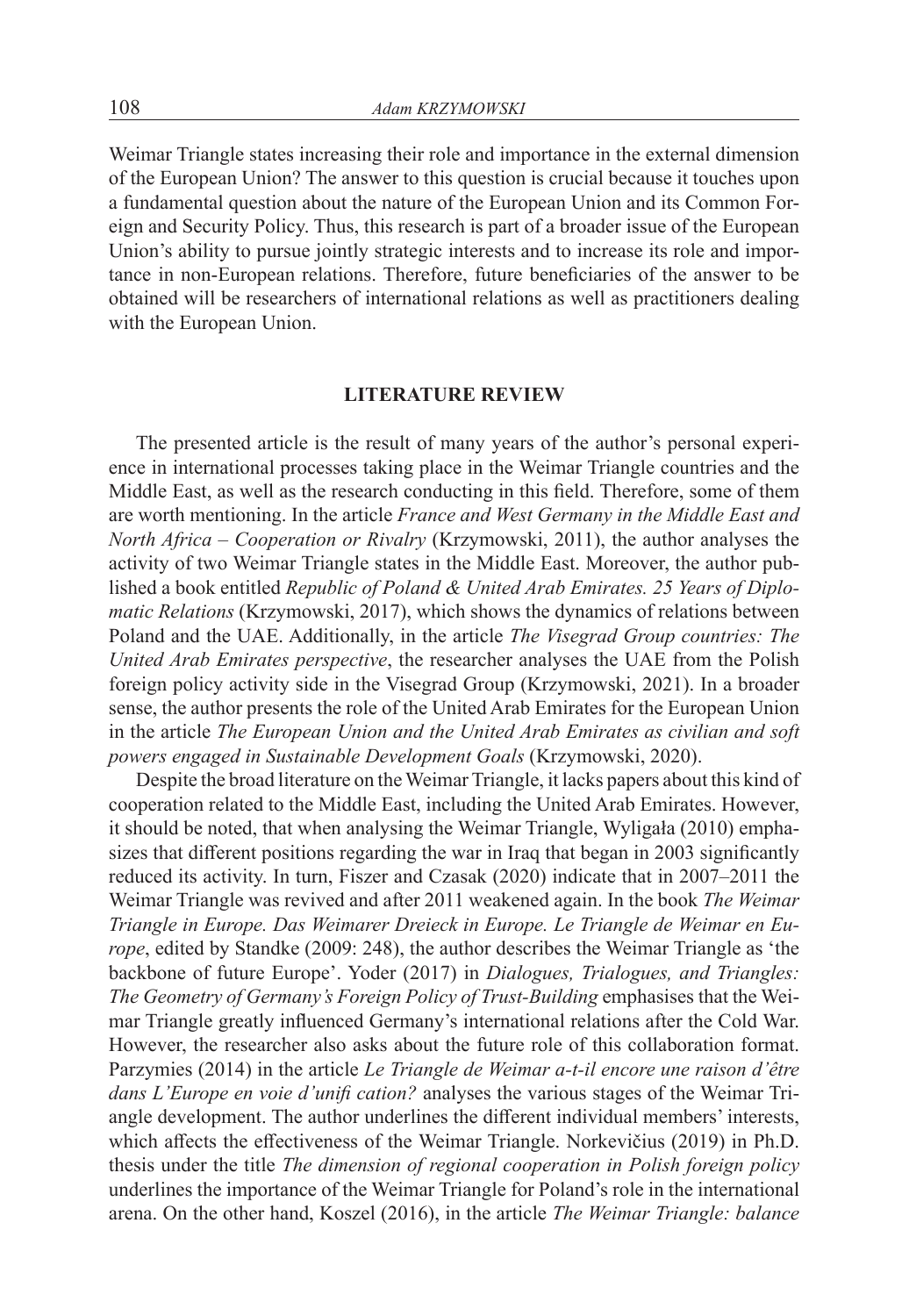*and perspectives for cooperation*, emphasises that despite the existence of many differences of interests between France, Germany, and Poland, the Weimar Triangle should be a platform for the partnership that will effectively strengthen cooperation within the Common Security and Defence Policy of the European Union. However, Heurtaux et al. (2020) in their publication *The Third Side of the Weimar Triangle: Franco-Polish Relations in the Trilateral Context*, show the strategic differences in the foreign and security policy of individual countries of the Weimar Triangle. Moreover, they raise the question of whether President Macron's visit to Poland at the beginning of 2020 will bring dynamics to this form of cooperation. In this context, Płóciennik (2020) in *The Weimar Triangle Returns: Prospects for Cooperation between France, Germany, and Poland* emphasises the significance of President Emmanuel Macron's visit to Poland for the revival of the Weimar Triangle and the implementation of new joint economic projects. Massaux (2020) in the publication *Quelles perspectives pour le Fonds Européen de Défense au niveau des Etats membres de l'UE: l'exemple du triangle de Weimar* draws attention to the persistent differences in the strategies of the Weimar Triangle states and their interests resulting from other schools of thought in international relations and historical experiences. The German vision of foreign and security policy focus on building a network of international ties, including within the European Union and NATO. Through which it pursues its national interests. However, the main goal of France is to build durable strategic independence. On the other hand, Poland, fearing fragmentation of the advancement of European integration, especially in the ground of security and defence, strengthens its strategic alliance with the United States.

### **RESEARCH METHODOLOGY**

The presented article is based on descriptive and analytical methods. In order to fulfil the intended purpose and find an answer to the research question, the author analysed numerous information, government documents, and activities as well as the literature on the subject. The author's participation as a practitioner in many international relations processes concerning the discussed topic is an added value for the presented analysis. The main area of foreign policy analysis is the intentions, statements, and actions of actors (Gerner, 1995). Foreign Policy Analysis is on the verge of theoretical knowledge about foreign affairs with the practice of international political life. Thus, the International Practice Theory has is adopted in the present research as an appropriate analytical tool to investigate the presented issue. Many researchers, including Barnett and Finnemore (2004) as well as Ringmar (2014) emphasise that the most important subject of international relations analysis is practices. Turner (1994: 43) presents International Practice Theory as a concept that arises through the employment of practitioners' analyses and their transposition into international relations theory.

This research has adopted case studies that are analytical and empirical methods. To this end, was examined the relationship between the UAE and Weimar Triangle states. The implemented case analysis method investigated the chronological sequence of events in the cooperation between the actors, starting from their causes and ending with the observed effect. Then, the presented paper has used qualitative methods to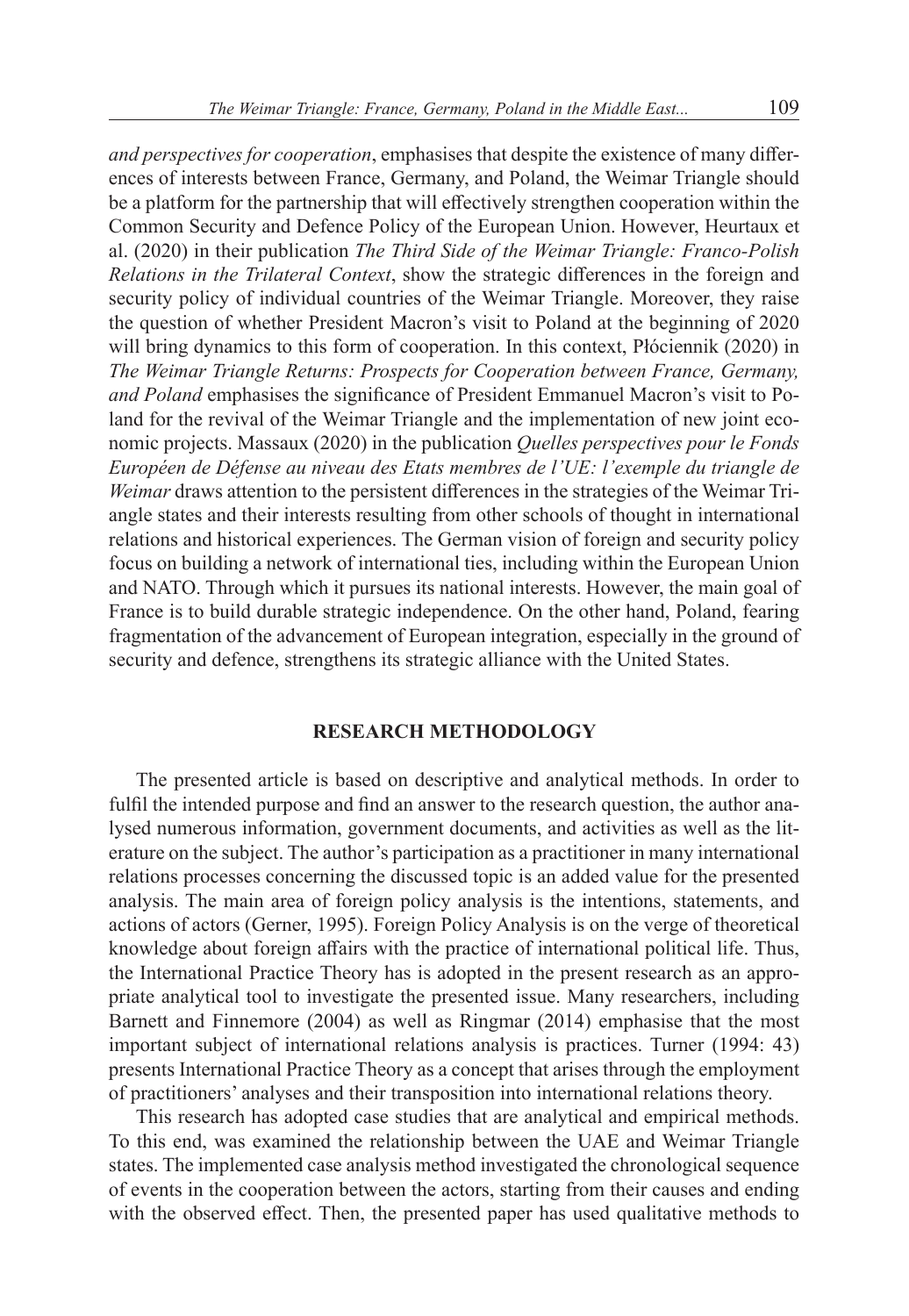clarify the causal and interpretation. It is presented in findings and helped to answer the research question.

#### **UAE-FRANCE**

France's foreign and security policy towards the Arab world has strategic goals and principles with a wide range of cooperation, including economic, cultural, and political (Saint-Prot, 2003: 13). Till May 1998, France was the primary weapon supplier for the UAE and its military cooperation partner. Despite the significance of the United States in the Persian (Arabian) Gulf, especially during the 1990–1991 war. In 1993, the United Arab Emirates bought from France 390 Leclerc tanks and 46 armoured recovery vehicles, instead of the M1A2 tanks proposed by the US. This decision confirmed the role and importance of France for the UAE. In 1995, the United Arab Emirates signed defence cooperation agreements with France and the US. Moreover, in April 1999, the United Arab Emirates signed a contract with the US to purchase 80 F-16 aircraft. Thus, as Dazi-Héni emphasises, the United Arab Emirates has become a competition area between French and American arms suppliers (France, 2007: 54–55). Initially, France-UAE relations were limited to hydrocarbons and security cooperation. During the last ten years, there has been a great dynamic in relations between the two countries. As Cafiero (2018) emphasises, the French military base 'Peace Camp' (Camp de la Paix), located in the United Arab Emirates since 2009, which was the first outside of the so-called French area of responsibility shows the mobilisation of France to compete for influence in the region with both the US and UK. China, Russia, and Turkey are also taking part in this geopolitical competition. In 2012 between the UAE and France initiated a strategic dialogue, which takes place regularly. Since then, joint strategic projects are dynamically completing, in almost all areas. Moreover, in May 2015, in the capital city of Saudi Arabia, the President of France, François Hollande initiated a strategic partnership with the GCC. As emphasised by Aluwaisheg (2015), the purpose of establishing the partnership is political coordination towards regional and global challenges, military cooperation in combating terrorism, economic and energy collaboration as well as cultural cooperation. In this context, it is worth mentioning that 8 million people live in France, which is 12 percent of Arab origin population. Moreover, on 8 November 2017, the Louvre Abu Dhabi museum was inaugurated.

On November 21, 2018, His Highness Sheikh Mohammed Bin Zayed Al Nahyan, Crown Prince of Abu Dhabi, Deputy Supreme Commander of the UAE Armed Forces paid an official visit to France. It happened a year after President Macron visited the UAE. During Crown Prince's visit, the Emirati Mubadala Investment Company signed a contract with the French company Bpifrance to create a joint program in the scope of new innovative technologies, for the amount of EUR 300 million. Both countries' leaders confirmed the deepening of cooperation on energy, environment, climate change, and sustainable development goals. Therefore, a commitment has been made to carry out joint projects in the field of renewable energy, artificial intelligence, and satellite observation for measures to reduce the effects of climate change. Moreover, the leaders confirmed the development of joint initiatives on the green economy, sustainable,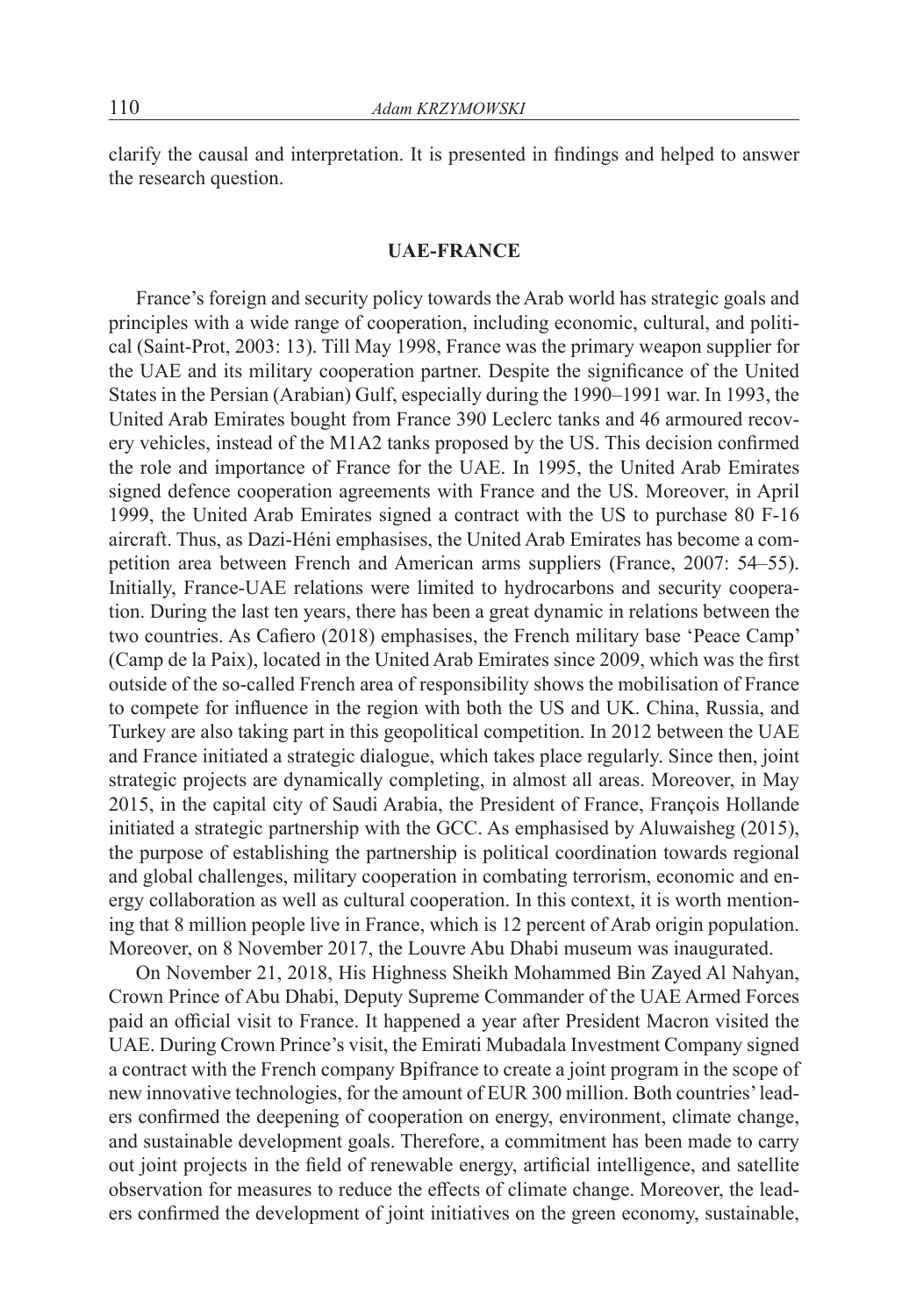and smart cities. The UAE and France have recognised the Sustainable Development Goals as a strategic priority in both individual and joint operations. In this sense, it was decided to support the UNIT LIFE initiative. In addition, both sides committed to acting together for international peace and security. Both partners agreed to conduct joint operations to combat terrorism, counteracting extremism in the MENA region, as well as improve humanitarian aid (Joint Statement, 2018).

French Secretary of State for the Ecological and Inclusive Transition, Brune Poirson on June 30, 2019, participated in the 'Abu Dhabi Climate Meeting for the UN Climate Action Summit'. For France, which held the G7 Presidency at the time, taking actions to mitigate the effects of climate change was one of its main priorities. France strived to ensure that the goals of the Paris Agreement signed in 2015 are implementing. Therefore, the minister met with the UAE Minister for Climate Change and Environment Thani Al Zeyoudi. They discussed the participation of French entities in the solar park of Mohammed bin Rashid Al Maktoum as well as in Expo 2020 Dubai, in which innovative projects related to renewable energy and sustainable development are priorities. In addition, ministers emphasised the importance of joining the Space Climate Observatory (SCO) for cooperation between the UAE Space Agency the French National Space Research Centre (CNES). SCO is a project initiated by France in 2019 to exchange satellite and field data, and conduct research to monitor and model climate change as well as its impact on a global and local scale. It is also working on establishing indicators and tools to support decision-making in a coordinated and interdisciplinary way, including with social and economic sciences, to increase bond capacity to mitigate the effects of climate change (Hatem, Hassan, 2019). During the meeting, partners decided to strengthen strategic cooperation in renewable energies, waste management, the protection of biodiversity, and the development of green finance. Therefore, the talks also covered the actions of financial institutions such as the Abu Dhabi Investment Authority, which is a significant part of the coalition of state funds initiated by President Emmanuel Macron in Paris in December 2017 during the One Planet Summit.

On 27 and 28 October 2019, the Minister of Europe and Foreign Affairs of France, Jean-Yves Le Drian visited the United Arab Emirates. During a meeting with H. H. Sheikh Abdullah Bin Zayed Al Nahyan, the Minister of Foreign Affairs and International Cooperation of the UAE, both partners expressed the readiness for further actions to mitigate the effects of climate change. They adopted a letter of intent regarding the Emirati – French partnership on the 17 Sustainable Development Goals of the UN 2030 Agenda (France Diplomacy, 2019). Moreover, in January 2020, the Minister of Foreign Affairs and International Cooperation of the UAE met in Paris with the Minister for Europe and Foreign Affairs of France Jean-Yves Le Drian. The interlocutors discussed situations in the Middle East, especially issues related to Iran and Libya. Moreover, they analysed a strategic partnership between the two countries. Partners stressed that cooperation should be dynamized, in particular in the area of science and culture. Therefore, ministers confirmed joint actions on creating the Centre for Artificial Intelligence at Sorbonne University in Abu Dhabi (MOFAIC, 2020). Just two days later, the Secretary-General of the French Ministry of Europe and Foreign Affairs, François Delattre, came to Abu Dhabi. In the first words, he emphasised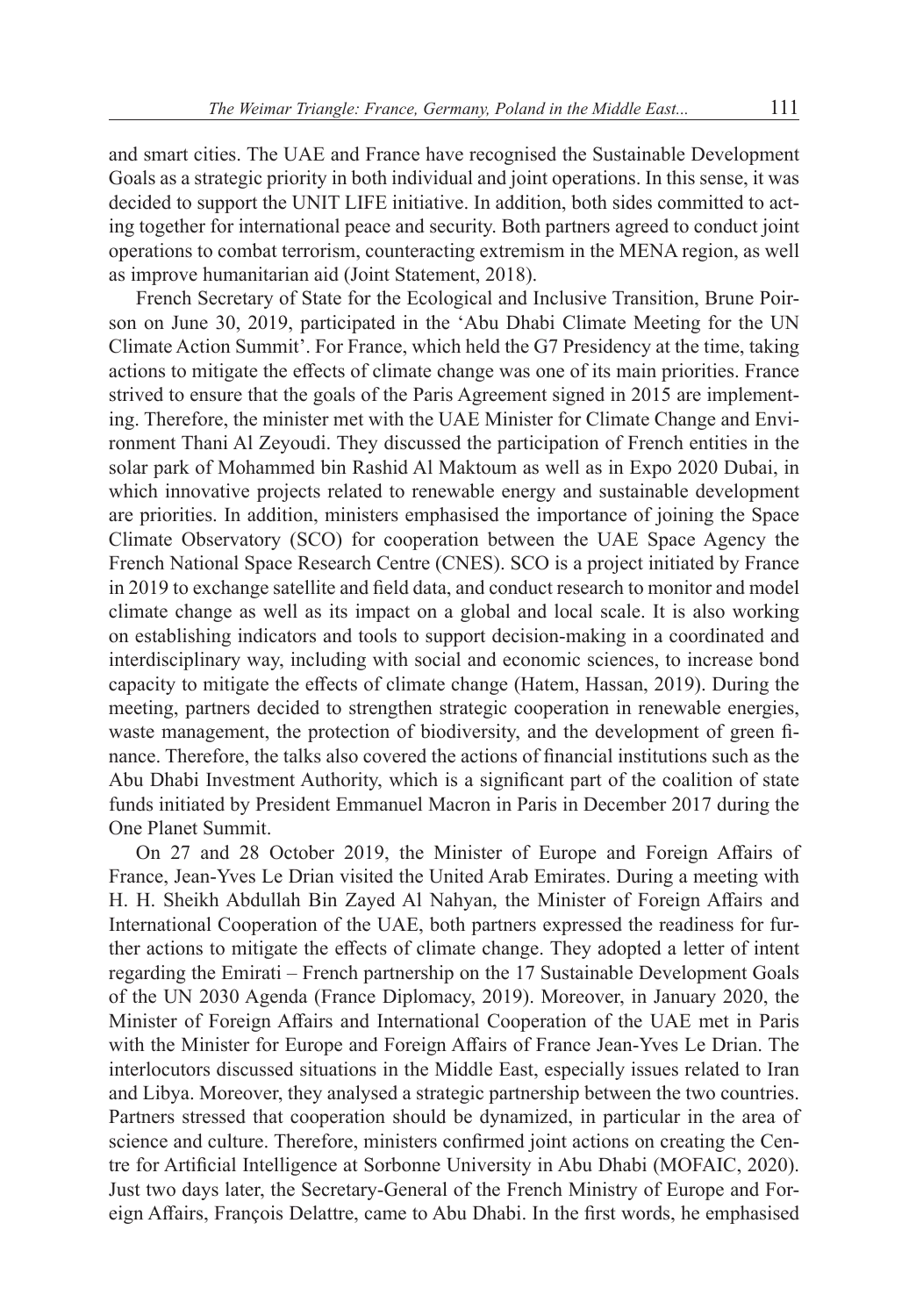France's readiness to deepen the strategic partnership. As a part of strategic dialogue, based on a far-reaching vision of cooperation, it was decided to look for new joint innovative strategic projects. During his stay in the UAE, the Secretary-General of the French Ministry of Europe and Foreign Affairs visited the French Navy Base in Abu Dhabi, where Admiral Didier Maleterre reported the opening of the headquarters of the European Maritime Awareness Mission in the Strait of Hormuz a few days earlier (EMASOH). The idea of this mission was initiated by France, Germany, and the UK in November 2019. Currently, it is being conducted by France, with the support of Belgium, Denmark, Germany, Greece, Italy, the Netherlands, and Portugal. The project demonstrates solid close military cooperation between France and the UAE (Embassy of France in Abu Dhabi, 2020). Moreover, the President of the French Constitutional Council in January 2020, Laurent Fabius visited the UAE. During this visit to Abu Dhabi, the French delegation met, among others, with the Minister of Foreign Affairs and International Cooperation, H.H. Sheikh Abdullah bin Zayed Al Nahyan, the Minister of Climate Change and Environment Thani Ahmed Al Zeyoudi. Additionally, they participated in the World Summit on the Future of Energy and the Week of Sustainable Development in Abu Dhabi. Laurent Fabius, who presided over COP21 in December 2015, called for urgent implementation of the Paris Agreement during this global conference. Bilateral meetings have confirmed that the priority of cooperation is actions to mitigate effects of the global warming, environmental protection, and sustainable development. Additionally, as part of the World Summit on the Future of Energy, the winner of the Zayed Sustainability Prize in the energy category was the French NGO 'Electriciens sans frontières' (Embassy of France in Abu Dhabi, 2020). On June 3, 2020, the annual strategic dialogue session between the UAE and France took place, during which both parties adopted a new action plan for 2020–2030. Participants discussed cooperation in economy, trade, investment, oil and gas, nuclear and renewable energy, education, culture, space, security, and health. Both sides decided to support each other in overcoming the COVID-19 pandemic. Partners adopted the area of artificial intelligence as a pillar of strategic partnership. Moreover, both sides expressed interest in cooperating in resolving crises in the Middle East, joint economic projects in the MENA area, as well as actions contributing to global peace, security, and development (MOFAIC, 2020).

#### **UAE-GERMANY**

Political and economic relations between Germany and the United Arab Emirates are very strong. In 2004, both countries signed a strategic partnership agreement. As Ackermann, Director General for the Middle East, and Africa at the German Ministry of Foreign Affairs emphasises, the United Arab Emirates is the only Arab country with which relations have been raised to strategic. For Germany, trade with the UAE accounts for almost 22 percent of trade with the Arab world, being the largest trading partner in the Middle East. More than 900 German companies operate in the United Arab Emirates, with a particular interest in the field of renewable energy sources (Al Oraibi, 2019). Over the past ten years, trade has increased by 57.8 percent, from USD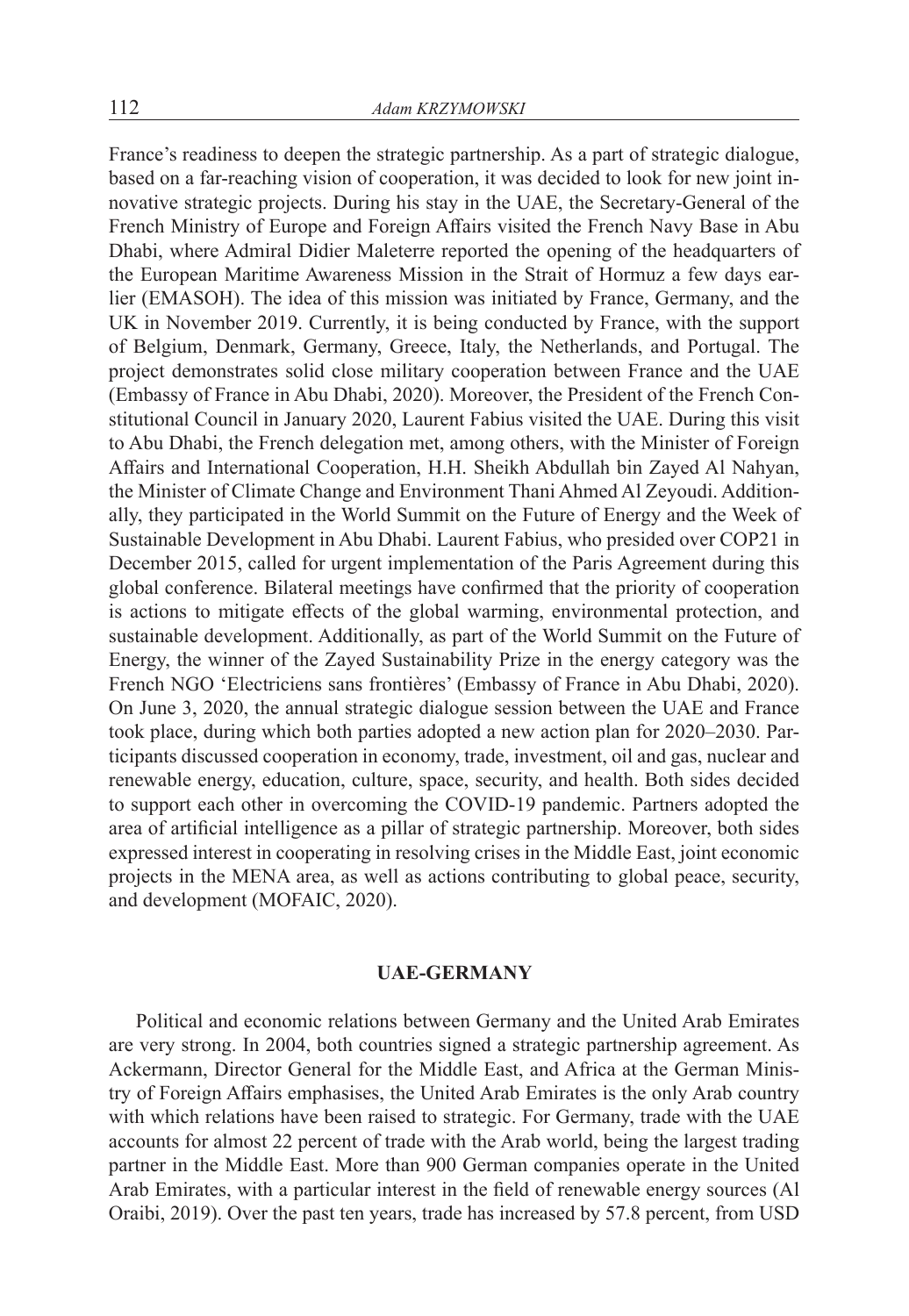8.4 billion in 2010 to USD 13.25 billion in 2018. In addition, Germany cooperates with the United Arab Emirates in third countries, such as implementing projects in Afghanistan. The pursuit of Germany's interests in the Middle East, unlike United Kingdom, France, Spain, and Italy, is not burdened by the colonial past. Its foreign policy towards this region was based primarily on supporting a regional balance of power, combating cross-border terrorist organizations, and participating in post-conflict reconstruction operations. In 2014, during the 50<sup>th</sup> security conference in Munich, President Joachim Gauck emphasised that it is time for Germany to play an effective role in the Middle East. Moreover, he underlined that his country has the political, military, and economic capabilities to do so. Moreover, Gauck called for an end to limiting the pursuit of German interests by using military instruments, assuming a greater role in international affairs, including being active in resolving conflicts in the Middle East. On December 4, 2015, the Lower House of the German Parliament (Bundestag), authorised the German army to engage in a counter-terrorism mission, as well as approved the federal government's plan to join the military campaign against ISIS in Syria and Iraq. Two weeks later, on December 19, 2015, a terrorist attack took place in Berlin, rushing into the crowd at the market by an ISIS member Anis Amri. He killed 12 people and injuring dozens of other people. This situation justified further German military action in the Middle East (FARAS, 2017). The transformation of Germany's strategy towards the Middle East, from a 'quiet player' to an 'active player' took place in mid-2016. A change in policy has taken place in the face of threats of terrorism in Germany, illegal migration originating from the Middle East, as well as the UK's decision on Brexit. It should also be noted, that at this time, was a serious crisis in relations between Germany and Turkey, which has huge regional ambitions. This tension between both countries resulting from the granting of asylum by Germany to Turkish military officers. They were suspected of participating in the failed coup in Turkey that took place in July 2016. In addition, in ranks of Kurdish People's Protection Units (YPG), which are an essential part of the so-called Syrian Democratic Forces (SDF) in Syria

Since 2017, energy and climate policy has been the foundation of cooperation under the energy partnership. Both countries have adopted the role of leading in renewable energy sources and carrying out an ambitious energy transformation towards efficient and low-carbon energy supplies. Therefore, both sides decided jointly to engage in promoting a global low-carbon and climate-friendly economy. Moreover, they want to utilise Expo 2020 Dubai to promote strategic cooperation in infrastructure and smart cities. The main goal for Germany and the United Arab Emirates is to be a place of innovative solutions. To achieve this goal, both governments decided to support the private companies and R&D institutions for joint investment projects. In this context, representatives of the United Arab Emirates informed German partners that the UAE had just adopted a new law on Foreign Direct Investment (FDI). Its goal is to increase FDI and to attract advanced technologies (Embassy of the UAE in Berlin, 2019).

were many fighters of German nationality (FARAS, 2017).

The UAE and Germany regularly discuss for more than 10 years to develop innovative economic projects under the Joint Economic Commission. Such a forum also took place in Berlin in March 2019, chaired by the UAE Minister of Economy Sultan Bin Saeed Al Mansouri, and the Federal Minister of Economy and Energy Peter Altmaier.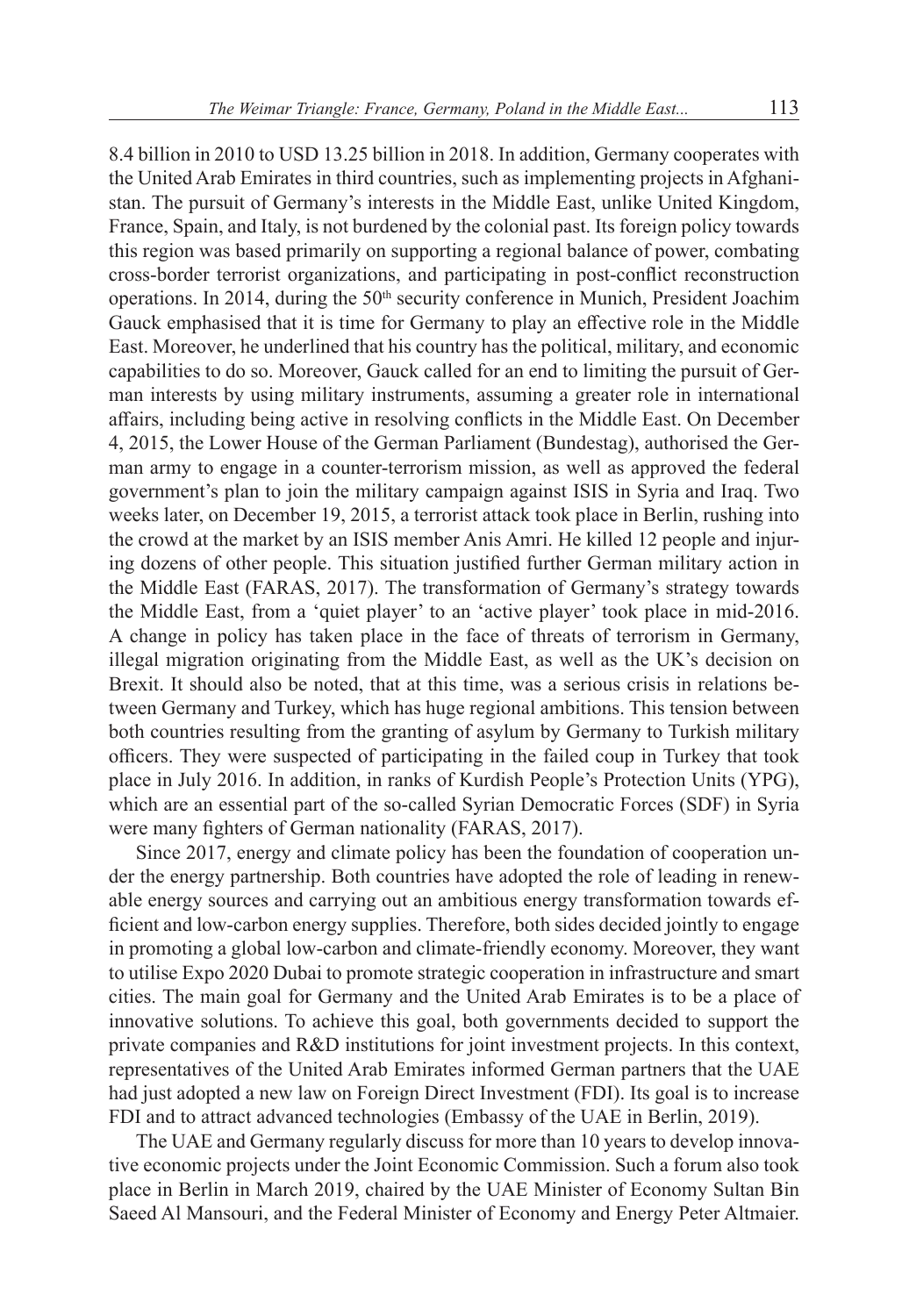During the Commission, both parties focused primarily on the search for new methods, and initiatives that would further accelerate cooperation between companies in areas related to the implementation of Sustainable Development Goals (SDGs). They demonstrated special interest in the field of energy, climate policy, and the green economy, infrastructure, metrology, health, education and training, technical cooperation, World Expo 2020, and Smart Cities. It is worth noting that companies from Germany, including Siemens and Wintershall, have been awarded strategic contracts in the media, oil, and gas sector. In Dubai, the largest industrial group in Germany, Siemens will open its global logistics headquarters for airports, cargo logistics, and seaports. Siemens invested in this project USD 7 billion and is expected to start operations in 2021. Moreover, this company is involved in projects for an ecological future, primarily in cooperation with the Dubai Electricity and Water Authority to develop a solar-powered hydrogen project at the Mohammed bin Rashid solar park in the desert region of Seih Al Dahl. Siemens is also the Expo 2020 Dubai's official premier partner. This company in November 2018 in Abu Dhabi opened a centre of digital technology and artificial intelligence to concentrate on water, oil, and gas cooperation. Siemens wants to spend USD 500 million on this centre. In contrast, the German company Wintershall, which is part of the world's largest chemical corporation BASF Group, decided to invest in the energy sector in Abu Dhabi. This company in 2018 received a ten percent share in the Ghasha ultra-acid and 40-year license. This is the first time a German company got a mining contract in the United Arab Emirates. In this way, Wintershall will be able to produce over 1.5 billion cubic feet of gas and over 120,000 barrels of condensate per day. Germany is also very involved in the Expo 2020 Dubai project. The 4500 square meters German pavilion, built for EUR 50 million, will attract worldwide attention to German achievements in the field of new technologies. Additionally, the German 'vertical campus' is located as part of the exhibition space dedicated to sustainable development. Moreover, visitors will be able to see various solutions for sustainable design and artificial intelligence (The National, 2019). In September 2019, during a meeting in Abu Dhabi with the Minister of Foreign Affairs and International Cooperation, H. H. Sheikh Abdullah Bin Zayed Al Nahyan, Minister of State at the German Federal Foreign Office, Niels Annen emphasised that Germany wants to implement energy and transport projects with the UAE, cities, education, and healthcare (Salman, AbdulKader, 2019).

#### **UAE-POLAND**

France and Germany set up official ties with the United Arab Emirates in the seventies. Directly after the formation of this state. Poland established diplomatic relations with the United Arab Emirates on September 4, 1989. This year was unique for Poland, Europe, and the world. Thanks to the Polish Solidarity movement, communism fell, and the Berlin Wall collapsed. As a consequence, Poland has contributed to building a new European and world order. In this atmosphere, Warsaw has started building its latest role and international position as well as pursuing its interests in the world with a new partner, including the United Arab Emirates. The history of relations between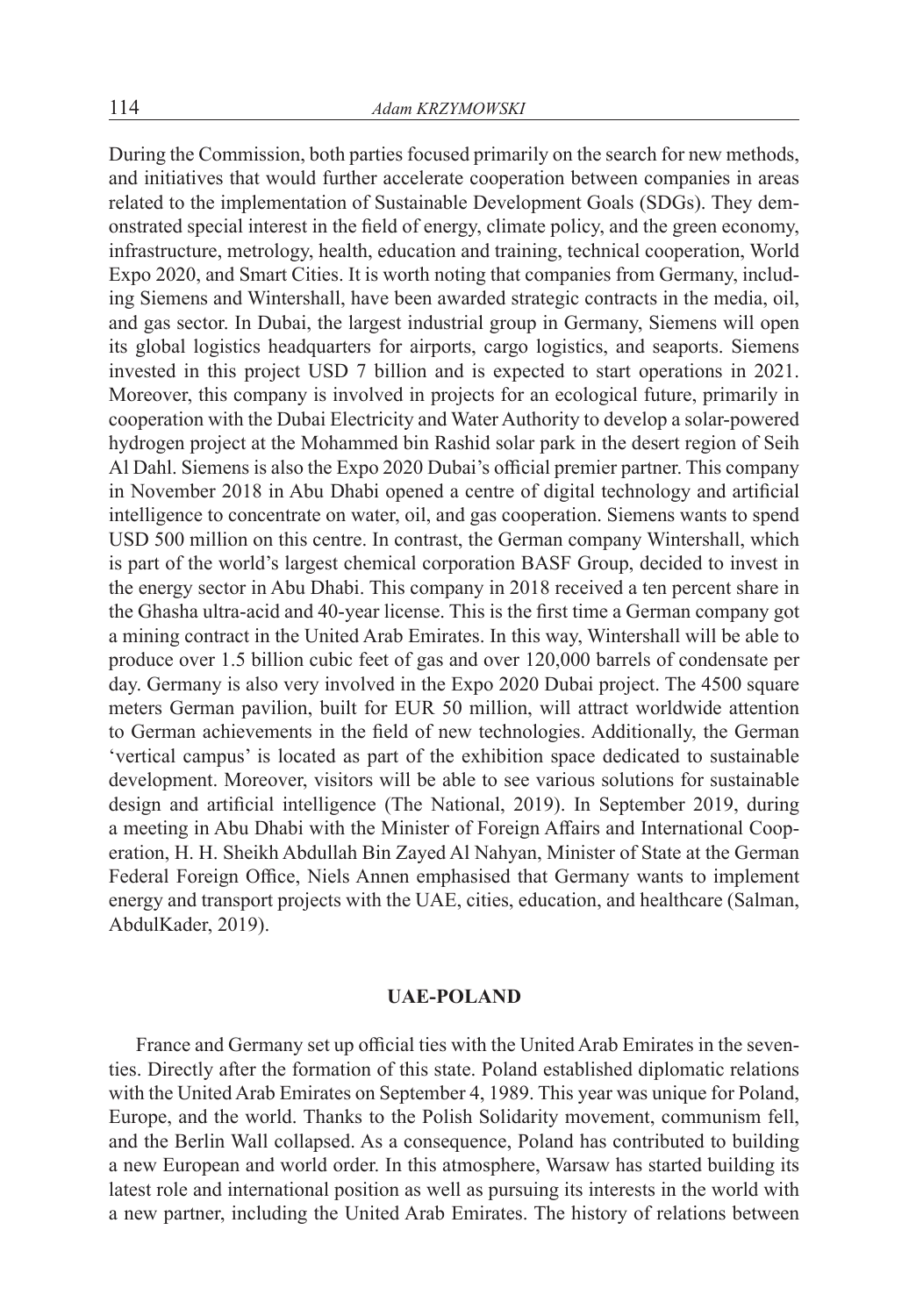Poland and the UAE so far is characterised by periods of completely different dynamics. From 1989 to 1995 it was a period of hard work, signing the first agreements and identifying effective tools for pursuing interests. During this period, Prime Minister Waldemar Pawlak's first visit to the UAE took place. However, from 1995, until 2004, relations between the two countries did not record any noticeable dynamics. It could be due to the fact that the Polish authorities focused their efforts on integration with NATO and the European Union. After the war started in Iraq in March 2003 and the 1<sup>st</sup> of May 2004 accession to the EU, in November 2004, the Polish government announced strategies towards the Middle East. In this document, Poland's government identified the United Arab Emirates as one of the priority countries in this region. In that year, President Aleksander Kwasniewski came with an official or working visit to 10 Middle East countries, including the United Arab Emirates. The next president, Lech Kaczyński, also recognised the Middle East as a crucial region for Polish foreign and security policy (Bieleń, 2011: 392–394). However, despite some activity in supporting economic relations, from 2005 to 2010, there was a continuation (from 1995) of a stagnancy.

The year 2011 brought fundamental changes that led in 2015 to strategic relations between Poland and the United Arab Emirates. At the turn of February and March 2011, the Minister of Agriculture and Rural Development came to the UAE. As a result of this visit, a few months later, the United Arab Emirates lifted the banned import of Polish beef to the UAE. Poland got this decision as one of the first European Union member states. Moreover, in May of the same year, the Minister of Foreign Affairs of the UAE, H.H. Sheikh Abdullah Bin Zayed Al Nahyan paid his first visit to Poland. At the invitation of Crown Prince Abu Dhabi, in January 2012, the Deputy Prime Minister and Minister of Economy visited the UAE. Just two months later, Prime Minister Donald Tusk paid an official visit to the United Arab Emirates. It was the first visit of the head of government since 1994. Consequently, in February 2013, the first Joint Commission for Economic Cooperation took place in Poland with both countries' ministers of economy, and a large UAE delegation. In this visit also participated H. H. Sheikh Ahmed Bin Saeed Al Maktoum. In addition to numerous meetings, there was also a meeting with Prime Minister Donald Tusk. As a result of the dynamic development of relations between both countries, in December 2013, President Bronisław Komorowski paid an official visit to the United Arab Emirates. In March 2014, the UAE lifted the requirement to apply for an entry visa for Polish citizens coming to this country. In June the same year, the Minister of Foreign Affairs of the United Arab Emirates H.H. Sheikh Abdullah Bin Zayed Al Nahyan paid an official visit to Poland for the second time. In April 2015, the Polish Deputy Prime Minister, Minister of Economy came to the UAE to participate in the Joint Commission for Economic Cooperation. He also took part in business forums, in Abu Dhabi and Dubai (Krzymowski, 2017: 141–144). In June 2015, there was a historic visit to Poland paid by H.H. Sheikh Mohammed Bin Rashid Al Maktoum, Vice President, Prime Minister of the United Arab Emirates, and Ruler of Dubai. It was the first visit to Poland at such a high level of the United Arab Emirates representative. The UAE delegation noted that Poland achieved the position of a strategic partner for the United Arab Emirates. In addition, the following agreements were signed during the visit: Agreement on cooperation in the field of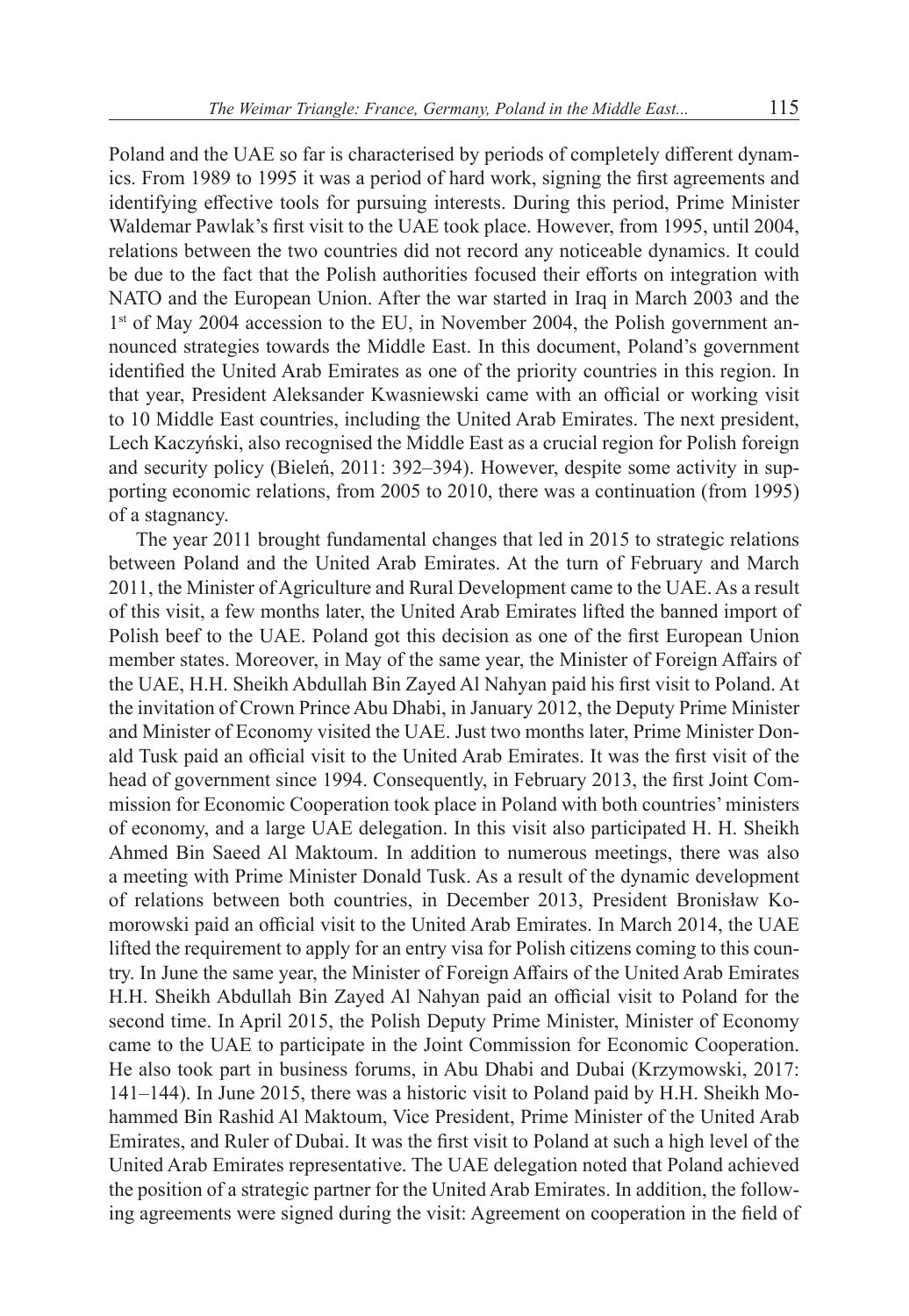tourism; MoU on cooperation in higher education and research; MoU on cooperation in the field of innovation and small and medium-sized enterprises; MoU in the field of agriculture, food safety, research cooperation and marketing in agriculture and food. Additionally, during the visit H.H. met with President-Elect Andrzej Duda, for whom he was the first foreign guest. H.H. Sheikh Mohammed Bin Rashid Al Maktoum emphasised that the fifth year of developing very close relationships and expressed hope for further development (Krzymowski, 2017: 141–144).

However, in the period 2016–2017, there was no official bilateral visit at the minister level or above. In April 2018, the Deputy Prime Minister, Minister of Culture and National Heritage came to the UAE, participating in the International Book Fair in Abu Dhabi. Thanks to the decision taken in 2015 by the UAE authorities, Poland was the Honorary Guest of this event. In February 2019, the Minister of Agriculture and Development came to Dubai to participate in the Gulf Food fair. In November 2019, the UAE Minister of Infrastructure and Development visited Warsaw, where a maritime transport agreement was signed, negotiated in April 2015. In October 2019, H. H. Sheikh Sultan Bin Muhammad Al Qasimi, the Ruler of Sharjah, came to Krakow with a private visit. He visited the Jagiellonian University at its invitation. The visit resulted from direct cooperation between the Jagiellonian University and the University of Sharjah, of which H.H. is the president.

## **FINDINGS**

As Saint-Prot (2017: 80) emphasises the reasons for the United Arab Emirates to seek and consolidate diversified alliances, among others, are the consequences of US military intervention in Iraq launched in March 2003, as well as American paranoia regarding Muslims and nationals Arab, expressed in the Patriot Act. This bill was in force for nearly 15 years, from the end of October 2001 to June 1, 2015. Moreover, in January 2006, George W. Bush in the State of the Union address, said that the United States must reduce its dependence on oil from the Middle East. Another situation unfavourable to relations with the US was their disagreement that the United Arab Emirates corporation Dubai Ports World took over the British group P&O, and thus gained control of six American seaports.

The European Union's strategic goal is striving to achieve coherence in the area of its external action. Therefore, cooperation within the Weimar Triangle could become one of the elements stimulating the development of integration processes for the entire EU seeking to develop a common strategy including a Common Foreign and Security Policy, and the European Neighbourhood Policy. The main European Union objectives are adequate for the policies of the Weimar Triangle countries. France, Germany, and Poland's strategic goals are the European Union as a dynamic entity and a key player in the international arena, using its potential to pursue common interests in the world (Krzymowski, 2011: 46). All three states of the Weimar Triangle conduct foreign and security policy in the region, with different perceptions. The presence of France in the Mediterranean region and the Middle East has a long history. Geographical proximity of this region, strategic, political, military, and economic interests, as well as close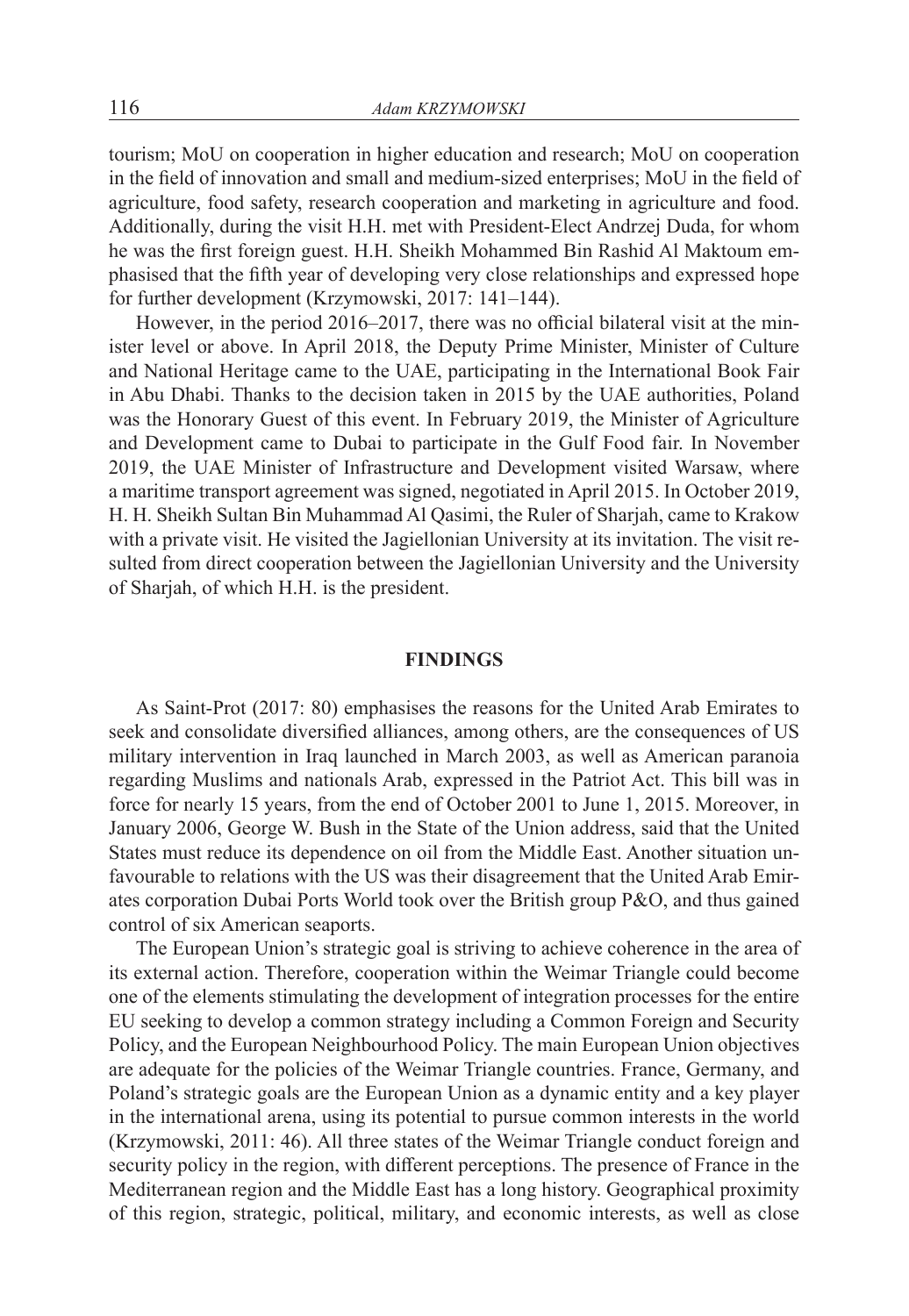personal contacts between elites, have contributed to the 'Politique Arabe de la France' (Vernochet, 2009). It is one of the pillars of French foreign policy and security strategy. France is expanding its strong presence in the Middle East and North Africa (MENA) as an area of strategic national interests, including in the Gulf Cooperation Council (GCC) countries. However, to implement this strategy, France needs a politically and economically strong Europe as an instrument for achieving the global role and position of France in the international system. It will ensure its significant influence in the world, going beyond its national potential. In January 2003, just before the American intervention in Iraq, President J. Chirac emphasised that France's interests were identical to Europe. However, in terms of  $P_5 + 1$  (Germany) and the Joint Comprehensive Plan of Action (JCPOA), France has its own economic interests. Since the adoption of JCPOA, the first Western energy company that signed an agreement with Iran was the French energy giant company, Total. This French corporation has wanted to use access to some of the South Pars gas fields. For Paris, the JCPOA issue is part of a broader strategy towards the Persian (Arab) Gulf, and the Middle East. France strives to be a recognised mediator by all countries in the region, between Saudi Arabia and Iran. Paris wants to provide a platform for cooperation between these countries and Israel. Since June 2017, France was the most engaged of all European countries in mediation between Qatar and other GCC members (Cafiero, 2018). In terms of the fight against terrorism, France recognises the United Arab Emirates as a trusted partner. However, whether can France effectively create a new geopolitical order for the Persian (Arab) Gulf? By trying to accomplish this strategy, Paris will face the challenge, perceiving by regional actors France as not neutral. The French president is determined to confirm his country as a military power on a global scale. In this sense, securing influence in the Arab region is key to this strategy.

French political, economic, and military interests in the Middle East, in the last few years, have acquired a global dimension. That is why its presence in the region has grown. However, whether can France alone succeed in competing with other powers for influence in the Middle East. One should agree with Karasik (2019) that French significance in the Persian (Arabian) Gulf is associated with the French arms industry interests and its importance for the economy. In this way, it affects France's foreign and security policy. Since 2015, France has been at the top three arms exporters to the region, especially to Saudi Arabia and the United Arab Emirates. At the International Exhibition and Defence Conference (IDEX) in Abu Dhabi in February 2019, Paris signed with the UAE further long-term contracts. Karasik (2019) asks the question, could France be a guarantor of the region's security? However, this concept would face the resistance of powers competing France in the region, as well as within the EU. Therefore, this strategy could only be effective within the European Union. In this sense, the Weimar Triangle could also play its role.

German economic interests primarily focus not on the supply of energy from this region but on increasing exports and economic presence there, which will lead to greater interest in political stability and security in the Persian (Arab) Gulf region (Hubel, Berger, Heise, 2005). Chancellor Angela Merkel's strategy of Germany's presence in the Middle East is based on 7 pillars. First of all, Germany supports strategic partners in the region. Therefore, in May 2017, the German Chancellor paid visits to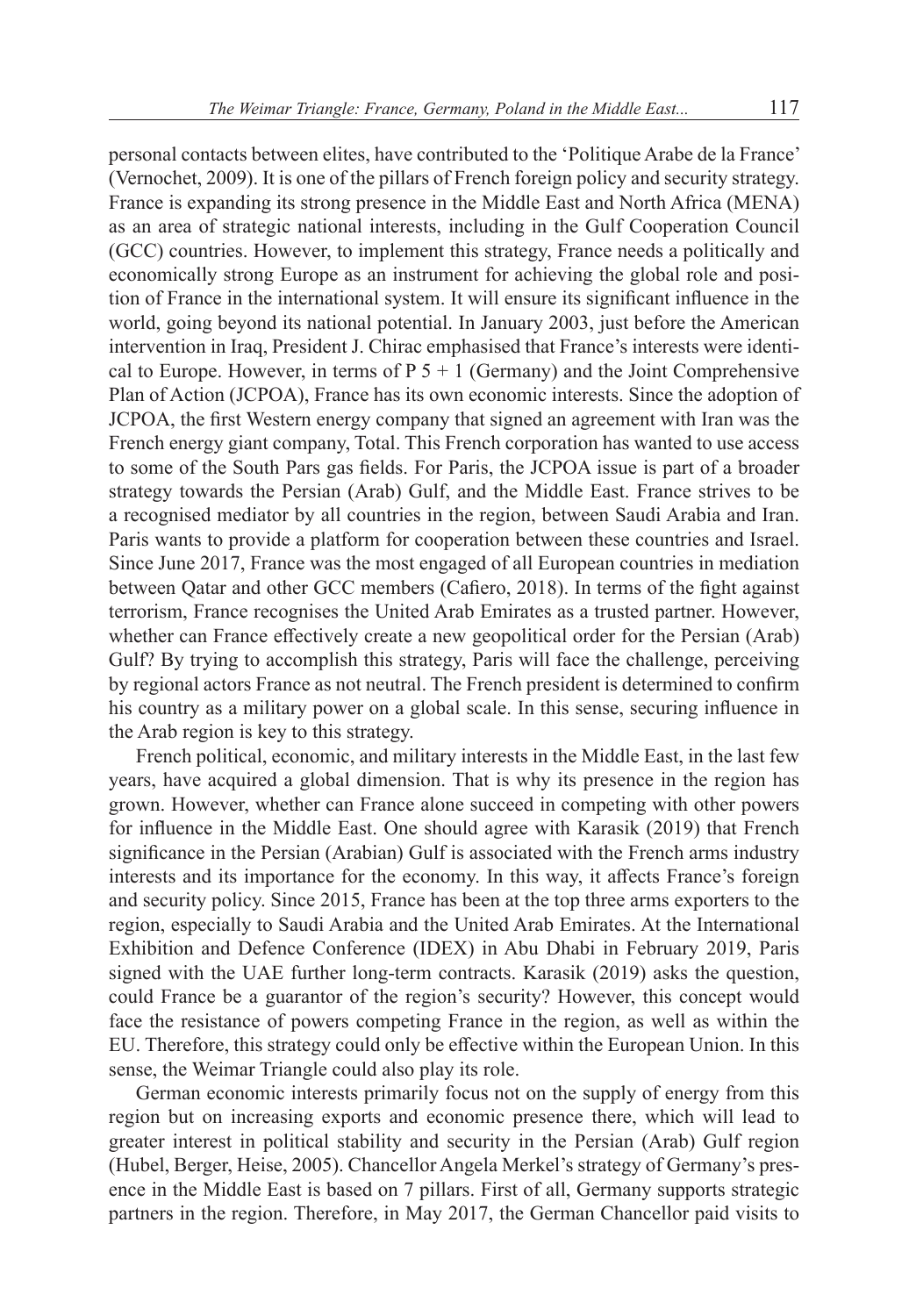Saudi Arabia, the United Arab Emirates, and Egypt. The second element of the strategy is political instruments for conflict resolution. Especially in the period 2012–2013, Bashar al-Assad repeatedly stressed that Germany should be a mediator of the conflict. For the implementation of the German strategy, NGOs have a significant role. One example is the Berghof Foundation, which was involved in the arrangement of informal negotiations between the conflict parties in Yemen. In these activities participated a special UN envoy in Yemen, Ismail Ould Cheikh Ahmed. Stabilisation based on a balance between crucial regional powers is another pillar of German policy in the region. The fourth element of the strategy is combating terrorist organisations. The fifth pillar is to stop Iran from supporting armed groups in Syria and Iraq. It was pointed by German Vice-Chancellor and Foreign Minister Sigmar Gabriel with his French counterpart Jean-Yves Le Drian on May 22, 2017, during a joint press conference. Another pillar of the strategy is non-acceptance for the construction of refugee camps in conflict zones that generate waves of migrants to Europe. The seventh pillar of the policy is an activity in the reconstruction of post-conflict countries in the Middle East. In the process of strengthening the political, economic, and military foundations in these countries, Germany has the opportunity to pursue national interests (FARAS, 2017). So, Sandschneider (2010: 22) points out, the goal of Germany's foreign and security policy is to deepen strategic cooperation with countries such as the UAE to create bridges between the world of Islam and the West. It is necessary, especially in the multipolar world order. It also implies the role of Europe and the Persian (Arabian) Gulf. Therefore, partners from this region, as Sandschneider emphasises, will carefully watch not only the economic but also the political activities of Germany in the Middle East.

Poland is a country playing an increasingly important role and achieving a growing position in international relations, including in the Middle East. Poland has extensive experience of involvement in this area, including taking many years of engagement in the UN missions and having close political and economic contacts with the region's states for years. One of the priorities of the Polish presidency of the EU (second half of 2011) was energy security, which is still a key potential area of cooperation with this region. Both Paris and Berlin supported the Polish presidency's goal. Moreover, during the Polish presidency of the EU regarding security, the Middle East required special attention and effective joint involvement of the Weimar Triangle countries. It was significant due to the so-called Arab Spring. Minister Jadwiga Emilewicz rightly points out that Poland has a great opportunity in the UAE to propose innovative solutions in areas such as renewable energy, transport, education, telemedicine, and water management (Zalewski, 2019). Moreover, Deputy Minister Marcin Ociepa underlines that the United Arab Emirates is a strategically important partner in the Gulf and Middle East region (PAP, 2018). Therefore, it is necessary to return to the dynamics of visits from the period 2011–15, where Poland reached the level of other Weimar Triangle countries. Also, cooperation within the Economic Commission, whose last meeting took place in 2015 in the UAE, should be revived. Both Germany and France regularly cooperate under this formula, which brings results. After 2015, taking Poland as an example, almost all the Three Seas Initiative's countries established Economic Commissions with the United Arab Emirates. It has resulted in a dynamic of trade growth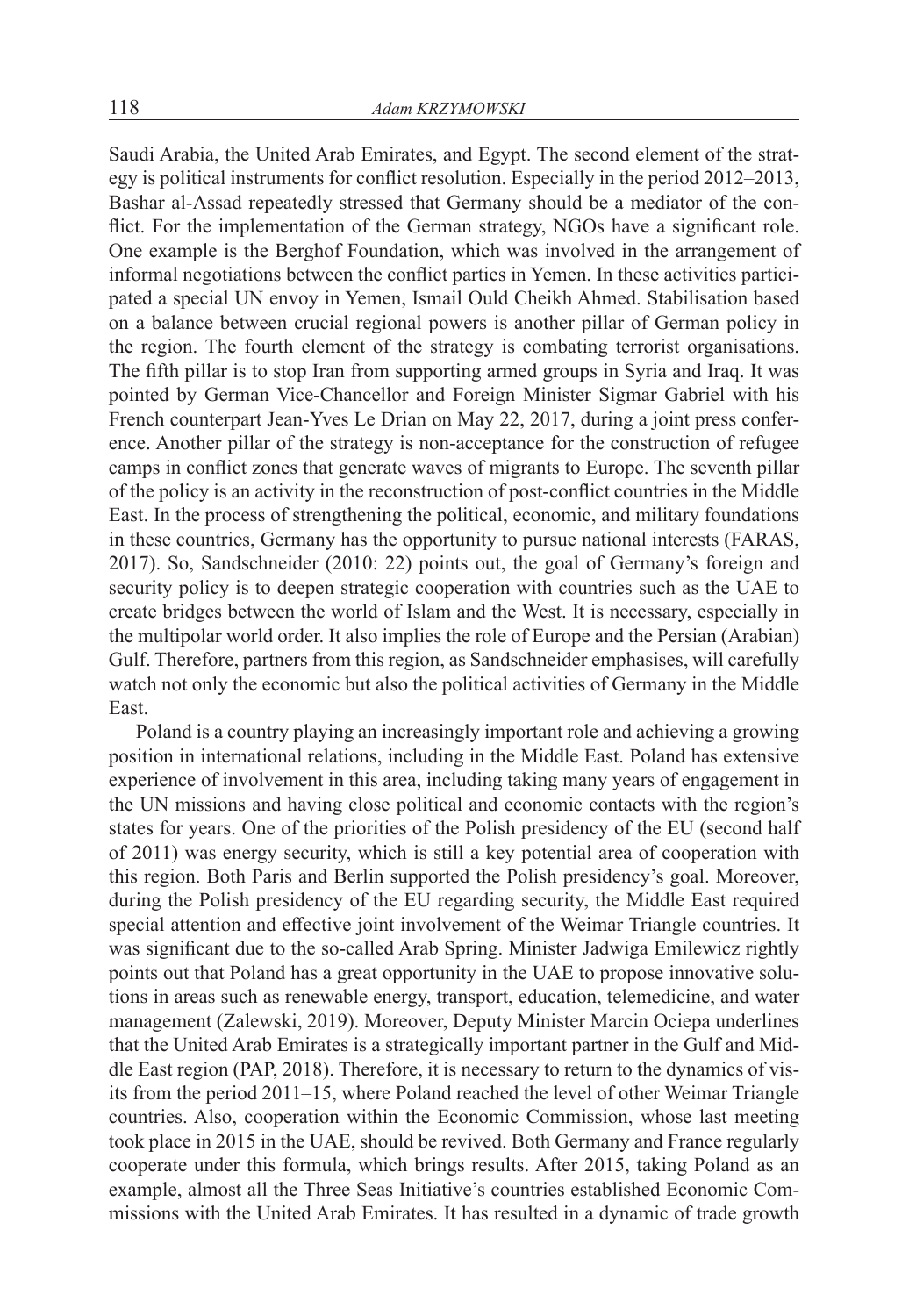and participation in joint strategic projects. Poland again should be recognised as the 3SI's leader. It will contribute to a significant increase of Poland's role in the Weimar Triangle, also vis-à-vis the GCC countries, including the United Arab Emirates.





The Weimar Triangle countries should give a new character to this form of cooperation, enriching it with new instruments for joint involvement in the region. For the Weimar Triangle countries, the Middle East is significant not only because of the growing economic and trade potential. The situation in this region is also affecting Europe, as well as global security architecture. For this reason, the Weimar Triangle should build a coherent and comprehensive EU foreign and security policy towards the Middle East, as well as GCC. For France, Germany is the primary partner in the implementation of the new combat system. It consists of a new generation combat aircraft, an unmanned aerial vehicle (UAV), the Future Combat Air System (FCAS), and new tanks – Main Ground Combat System (Gotkowska, 2020: 4). In this context, during the discussions on February 3, 2020, in Warsaw, President Macron proposed the joint realisation of a new generation tank project that could initiate broader cooperation in the defence industry. In addition, France and Poland had prosperous talks concerning cooperation about new technologies, including energy. During the visit, both partners signed the Polish French Strategic Partnership Cooperation Program and the Declaration of intentions to strengthen joint work on cybersecurity. These areas of cooperation could include contractors from the UAE.

The Middle East is determined primarily by the rivalry between Iran and Saudi Arabia over shaping geopolitics. At the same time, Europe is losing its position in the region in favor of Asian countries, especially China and India. A new geostrategic axis is emerging with a political and economic dimension. Therefore, in global rivalry, the conclusion of a Free Trade Agreement between the European Union and the GCC as well as greater European Union involvement in the region, including coherent, coordinated actions of the Weimar Triangle (Krzymowski, 2011: 50) have strategic importance. France, Germany, and Poland have common interests in strengthening the EU's competitiveness. Ministers responsible for economic affairs of the Weimar

**Source:** Own study based on data from government institutions.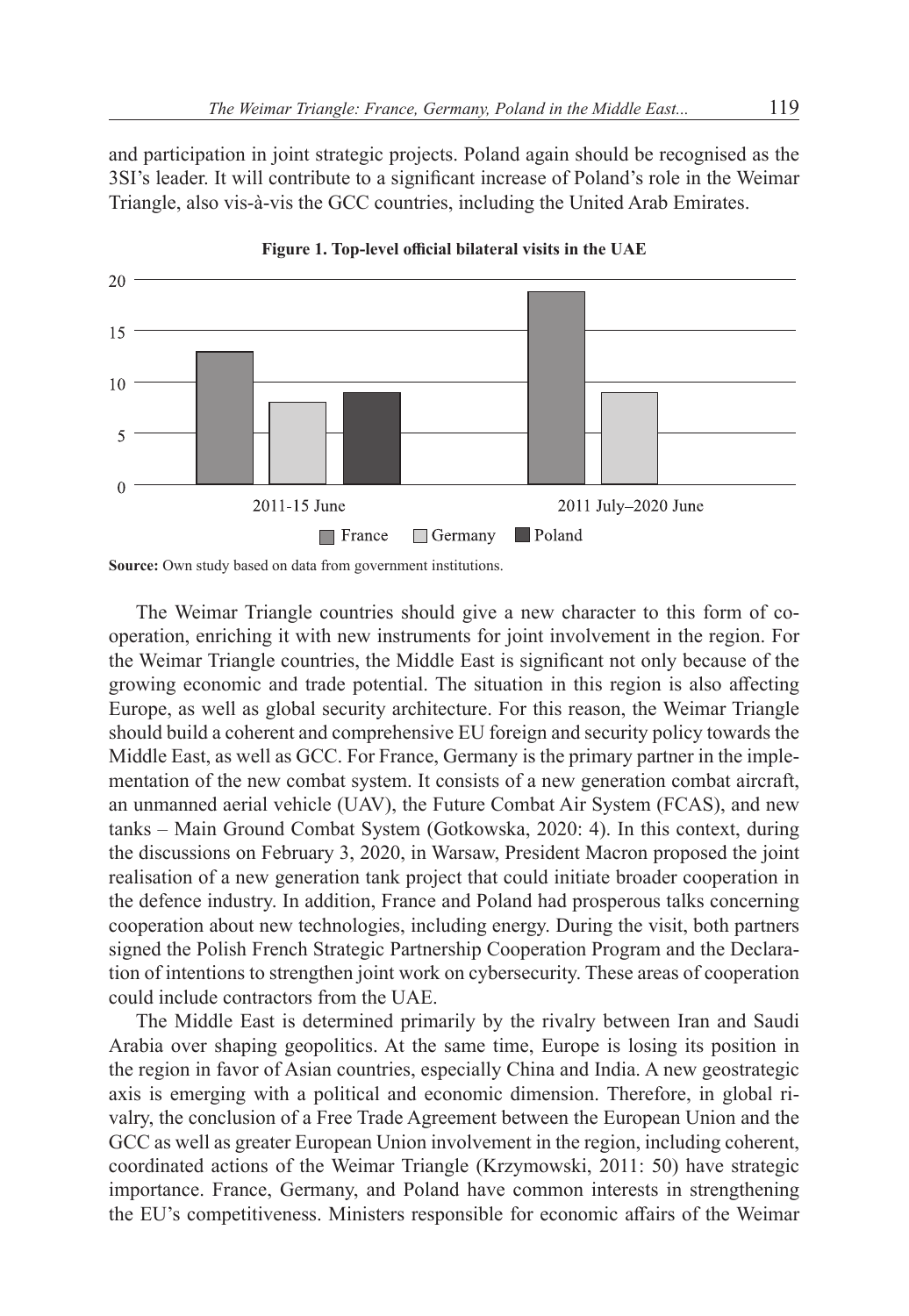Triangle's countries and Italy, on February 4, 2020, forwarded to the Executive Vice President of the European Commission for A Europe Fit for the Digital Age and Competition, Margrethe Vestager joint letter in which they call for involvement in creating large European companies. It is the answer to the increasingly aggressive competition from the US and China (Braun, Larger, Van Dorpe, 2020). Therefore, it seems desirable to revive the Weimar Triangle and undertake joint projects with their presence in the Middle East, including the United Arab Emirates. For the Weimar Triangle, energy issues are of strategic importance and constitute an area of cooperation. It is also worth noting that Hélène Pelosse from France was the first head responsible for International Renewable Energy Agency (IRENA) based in Abu Dhabi, United Arab Emirates, which officially started its operations in 2011. In April 2011, Poland was the only Central and Eastern European country, one from six European countries, together with France and Germany, elected to the Council of the International Renewable Energy Agency. In October 2011, German Minister of Foreign Affairs, Westerwelle inaugurated the crucial institution of IRENA, Innovation, and Technology Centre based in Bonn (German Federal Foreign Office, 2011). Weimar Triangle countries want to diversify their energy sources. During the France president's visit in February 2020 in Poland, both sides decided to extend the Polish French working group on energy to include climate issues. This group should work in the field of nuclear and renewable energy. Moreover, both partners agreed to undertake joint initiatives on environmental issues and sustainable development, especially under the Eco-City program: water, waste management, smart cities, green technologies (Prezydent, 2020: 5). Therefore, the Weimar Triangle countries should be one of the major platforms to coordinate joint and EU projects in the Middle East. Involvement in the region has not only economic or trading significance but a strategic one. It should be a test and question of whether the European Union is a community of interests with a joint strategic vision or only an organisation in which its members, using lofty slogans on community, only want to pursue national interests. In the long run, the answer to this question will determine the EU's persistence. The rivalry between China and India, as well as Russia and Turkey activities in the Middle East is increasing. Therefore, an effectively coordinated Weimar Triangle could be perceived as a desirable formula for the GCC countries. World Expo in Dubai, which will take place from October 10, 2021, to March 31, 2022, is an opportunity to present joint projects.

The presented findings of scientific research on the cooperation of the Weimar Triangle countries with the United Arab Emirates are the first in this area. Therefore, the results are a contribution to new knowledge in international relations. Moreover, they can provide an organised source of information, guidance, and inspiration for practitioners.

If the European Union wants to be an influential actor in a globalised system of international relations, it need not only reforms, and institutional changes, but first and foremost, new sources of political and strategic initiatives. The Weimar Triangle may become a forum that will give political impetus to the entire enlarged EU in the con-

\*\*\*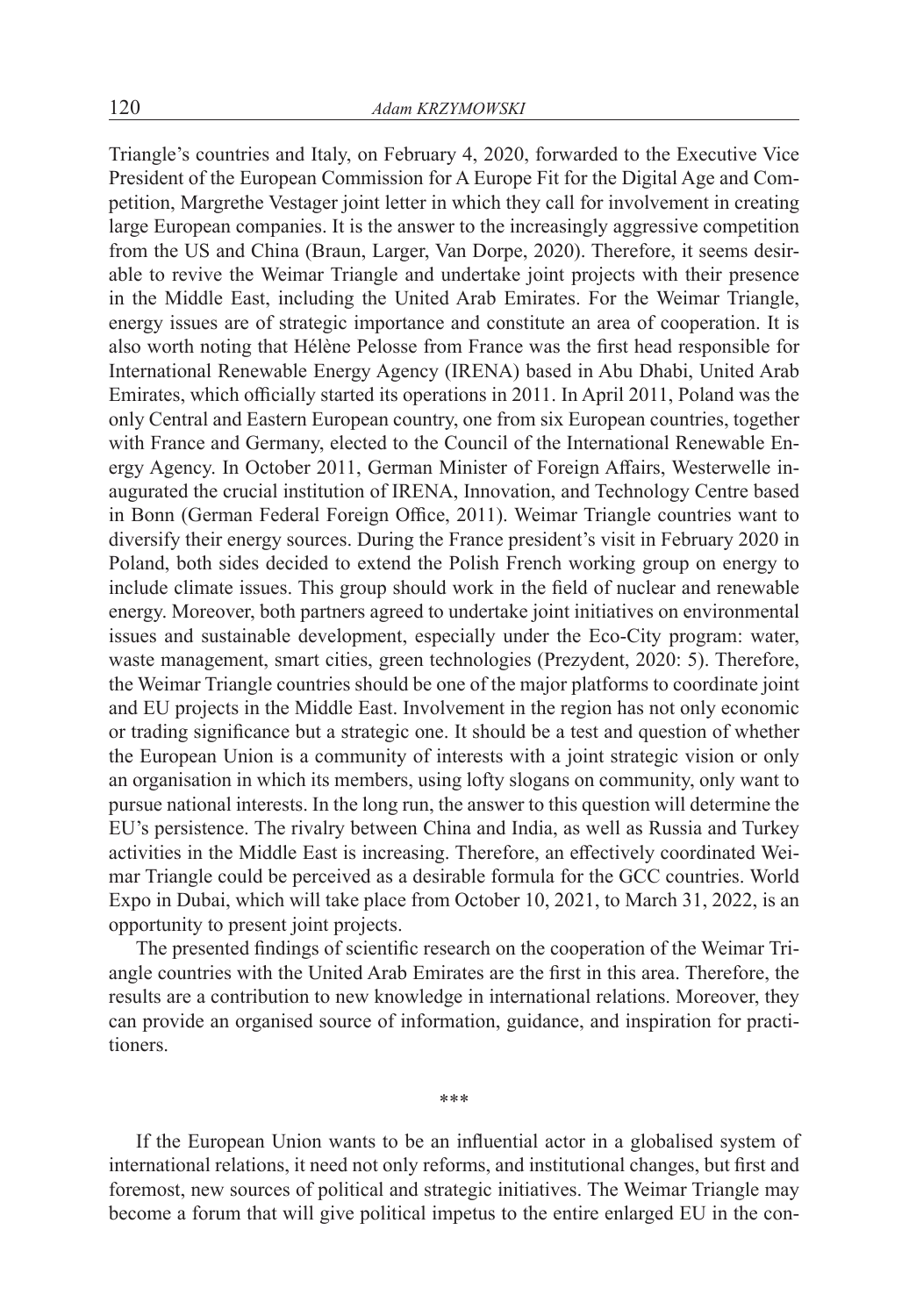text of global competition. Cooperation within the Weimar Triangle can provide the European Neighbourhood Policy the proper meaning and significance, understanding its Eastern and Southern dimensions. Moreover, it can maintain the entire European Union from sterile internal competition. The strength of the European Neighbourhood Policy lies in the 'global approach', in geographical terms as well as in areas of cooperation (Krzymowski, 2011: 52). Thus, the presidents of Poland and France in February 2020 emphasised the need to maintain two equivalent dimensions of the European Neighbourhood Policy (Eastern and Southern) as a priority of the European Union's foreign policy (Prezydent, 2020: 11). Poland and France will coordinate their positions in the European Union on the main challenges related to international relations, also the Middle (Middle East Peace Process, Syria, Iran, etc.). The presidents of Poland and France agreed that areas of cooperation could be extended to Germany as part of the Weimar Triangle (Prezydent, 2020: 12). During the meeting in Warsaw in June 2020, the foreign ministers of Poland and Germany agreed that the European Union should have an important role in foreign policy, including cooperation with the Middle East (PAP, 2020). One should agree with Płóciennik that the significance of the Weimar Triangle is strengthened by challenges facing the EU, including those related to developments in the Middle East (Płóciennik, 2020: 2). As Kleiber emphasises (2018), the future of the Weimar Triangle appears to be extremely important politically and economically, also having great importance for the stability of development of the entire European Union. If the European Union wants to play an important role in the system of international relations, it must be coherent and active. This role can certainly be fulfilled by the dynamized Weimar Triangle. There is no cooperation with the EU without considering Central and Eastern Europe. Poland, having the largest population, territory and the highest GDP is the natural leader of this region in the European Union. In view of common global challenges, it would be desirable to establish a high-level political dialogue on key issues in the region, including readiness to discuss differences in their perception. France is currently the best candidate for this dialogue, but Germany with one of the strongest world economies, and Poland as the leader of the Three Seas Initiative should also be involved.

#### **REFERENCES**

- Alfaham T. (2019), *UAE, EEAS hold first Senior Officials' Meeting to launch the Cooperation Arrangement*, "WAM", https://www.wam.ae/en/details/1395302776990 (07.07.2020).
- Al Oraibi M. (2019), *Germany has only praise for strategic UAE relations*, "The National", https:// www.thenational.ae/world/germany-has-only-praise-for-strategic-uae-relations-1.847996 (08.07.2020).
- Awad M. (2013), *UAE boosts diplomatic presence in Europe*, "The National", Dubai, https://www. thenational.ae/uae/government/uae-boosts-diplomatic-presence-in-europe-1.292926 (07 July 2019).
- Barnett M., Finnemore M. (2004), *Rules for the world: International organizations in global politics*, Cornell University Press, Ithaca, NY.
- Bieleń S. (ed.) (2011), *Poland's Foreign Policy in the 21st Century*, Warsaw.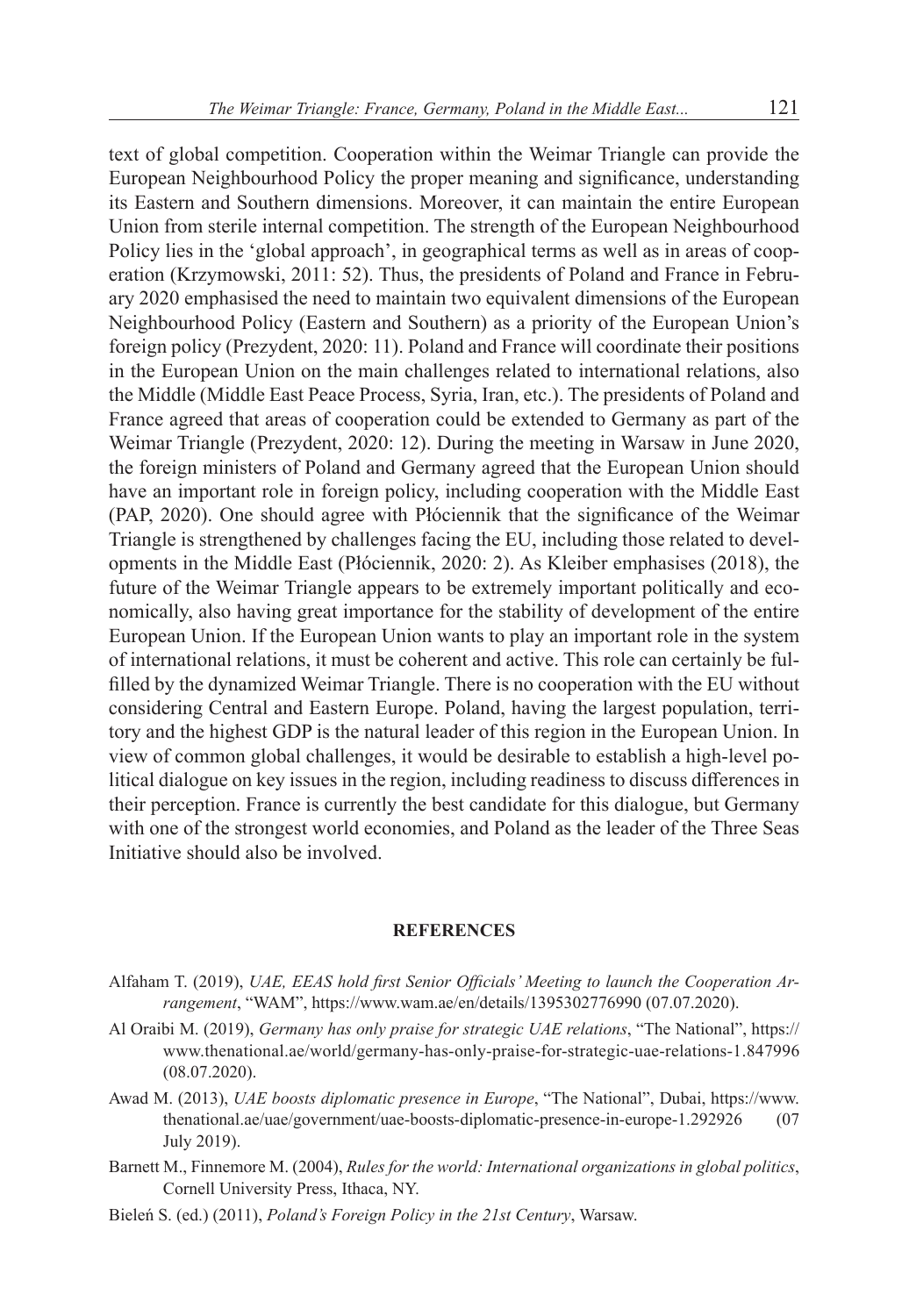- Braun E., Larger T., Van Dorpe S. (2020), *EU big four press Vestager to clear path for champions*, "Politico", https://www.politico.eu/article/eu-big-four-france-germany-italy-poland-pressexecutive-vice-president-margrethe-vestager-to-clear-path-for-champions/ (07.02.2021).
- Cafiero G. (2018), *French ambitions in the Gulf*, "TRT World", https://www.trtworld.com/opinion/ french-ambitions-in-the-gulf-14588 (05.07.2020).
- Clinton H. (2011), *America's Pacific Century: The future of politics will be decided in Asia, not Afghanistan or Iraq, and the United States will be right at the Centre of action*, "Foreign Policy", November.
- Council of the European Union (2010), 20<sup>th</sup> EU-GCC Joint Council and Ministerial Meeting, Joint Communique, Presse 197, Luxembourg, 14 June.
- Council of the EU (2015), *EU signs visa waiver agreement with the United Arab Emirates*. Press release, http://data.consilium.europa.eu/doc/document/ST-7103-2015-INIT/en/pdf (07.07.2020).
- EEAS (2016), *Federica Mogherini, HR/VP meets with Dr. Amal Al Qubaisi, UAE Federal National Council Speaker in Brussels*, Press releases: 160818\_2, Brussels, https://eeas.europa.eu/ headquarters/headquarters-homepage\_is/8363/Federica%20Mogherini,%20HR/VP%20 meets%20with%20Dr.%20Amal%20Al%20Qubaisi,%20UAE%20Federal%20National%20Council%20Speaker%20in%20Brussels (05.07.2020).
- EEAS (2018), *EU and UAE sign a Cooperation Arrangement*, Press releases: 180131\_15, Bruxelles, https://eeas.europa.eu/headquarters/headQuarters-homepage\_it/39170/EU%20and%20 UAE%20sign%20a%20Cooperation%20Arrangement (17.07.2020).
- Embassy of France in Abu Dhabi (2020), *France and the UAE are preparing the next decade of their strategic partnership: French Envoy*, https://ae.ambafrance.org/France-and-the-UAE-arepreparing-the-next-decade-of-their-strategic-partnership (07.03.2021).
- Embassy of France in Abu Dhabi (2020), *Visit of Laurent Fabius to the United Arab Emirates*, https:// ae.ambafrance.org/Visit-of-Laurent-Fabius-to-the-United-Arab-Emirates (07.01.2021).
- Embassy of the UAE in Berlin (2019),  $11^{th}$  Session of the German UAE Joint Commission, Berlin, https://sp.mofaic.gov.ae/EN/DiplomaticMissions/Embassies/Berlin/AboutMission/ Pages/11th-Session-of-the-German-–-UAE-Joint-Commission.aspx (07.07.2020).
- Esraa I. (2018), *UAE's total trade with the European Union reached EUR 52 billion*, "WAM", http:// wam.ae/en/details/1395302680408 (07.07.2020).
- Esraa I., Rasha A. (2019), *UAE a global model for promoting peace through humanitarian role in Yemen, says EU President*, "WAM", http://wam.ae/en/details/1395302732327 (14.07.2020).
- European Commission (2015), *The Participation Of The European Union In Various Organisations For Cooperation To Prevent And Counter Terrorism*, Joint Decision Of The European Commission And The High Representative Of The Union For Foreign Affairs And Security Policy, Join(2015) 32 Final, Brussels, 27.8.2015, https://eur-lex.europa.eu/legal-content/EN/ TXT/HTML/?uri=CELEX:52015JC0032&from=EN (07.07.2020).
- EU (2011), *EU High Representative Catherine Ashton visits the Gulf*, MEMO/11/250, Brussels, 17 April, https://ec.europa.eu/commission/presscorner/detail/en/MEMO\_11\_250 (07.07.2019).
- FARAS (2017), *Pillars of Germany's Foreign Policy for Middle Eastern Conflicts*, "Future for Advanced Research and Studies", Abu Dhabi, https://futureuae.com/en-US/Mainpage/ Item/2899/pillars-of-germanys-foreign-policy-for-middle-eastern-conflicts# (17.07.2019).
- Fiszer J., Czasak M. (2020), *Trójkąt Weimarski. Geneza i działalność na rzecz integracji Europy w latach 1991–2016*, Warszawa.
- France Diplomacy (2019), *United Arab Emirates Visit by Jean-Yves Le Drian, Minister for Europe and Foreign Affairs*, "Ministry for Europe and Foreign Affairs", Paris, https://www.diploma-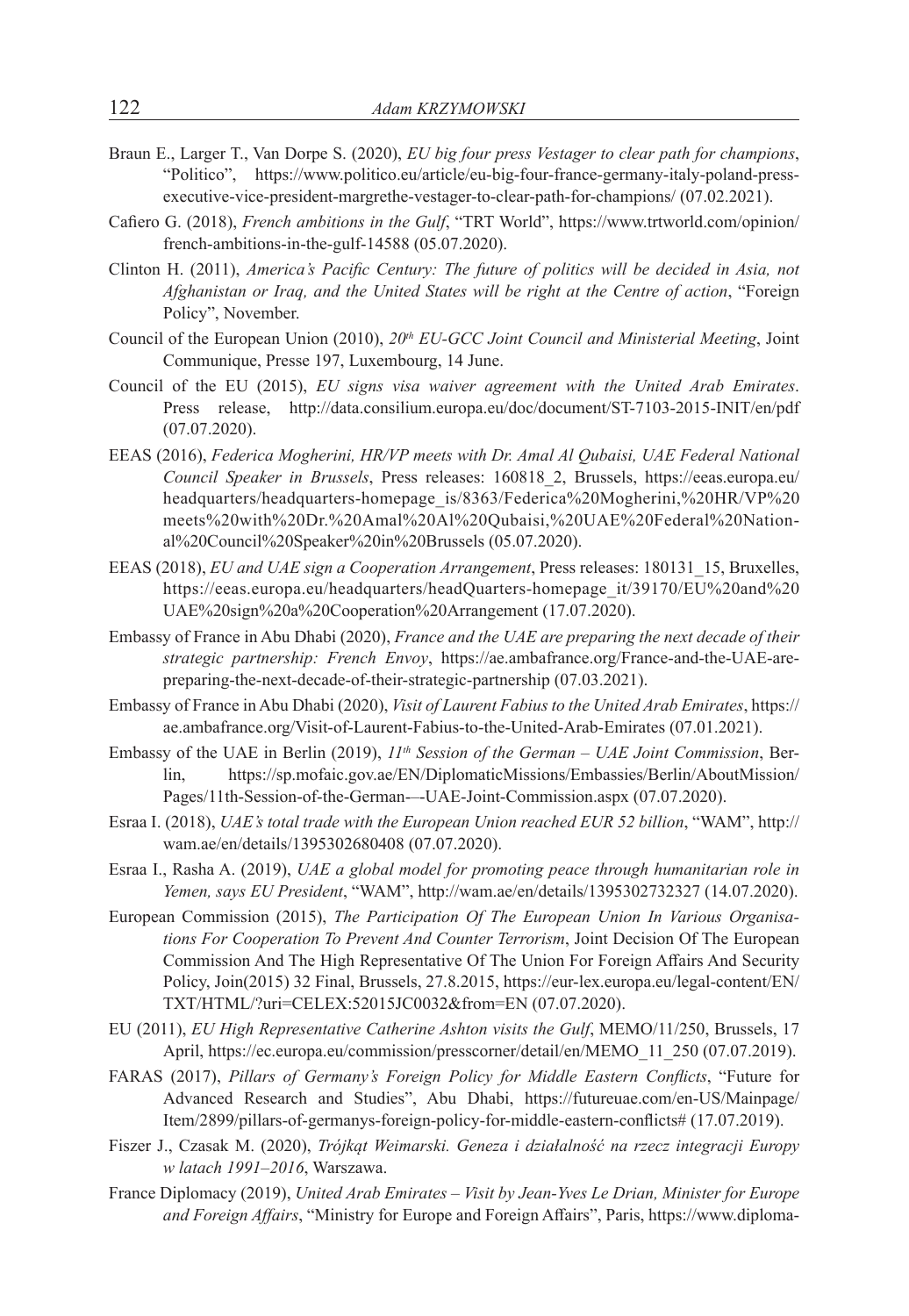tie.gouv.fr/en/country-files/united-arab-emirates/events/article/united-arab-emirates-visitby-jean-yves-le-drian-minister-for-europe-and-244959 (04.07.2020).

- France and the Arabian Gulf (2007), "The Emirates Center for Strategic Studies and Research".
- German Federal Foreign Office (2011), *Federal Minister Westerwelle to deliver a speech at the official opening of the IRENA Innovation and Technology Centre in Bonn*, Press release, https:// www.auswaertiges-amt.de/en/newsroom/news/111006-bm-irena/247336 (07.07. 2019).
- Gerner D. J. (1995), *The Evolution of the Study of Foreign Policy* in *Foreign Policy Analysis: Continuity and Change in its Second Generation*, Prentice Hall, Englewood Cliffs–New Jersey.
- Gotkowska J. (2020), *Europejska autonomia strategiczna czy europejski filar w NATO? Niemcy wobec inicjatyw Macrona*, "Komentarze OSW", No. 320, Ośrodek Studiów Wschodnich, Warszawa, https://www.osw.waw.pl/sites/default/files/komentarze\_320.pdf (07.01.2021).
- Hatem M., Hassan B. (2019), *UAE Space Agency joins Space Climate Observator*, "WAM", http:// wam.ae/en/details/1395302768724 (07.03.2020).
- Heurtaux J., Zerka P., Tulmets E. (2020), *The Third Side of the Weimar Triangle: Franco-Polish Relations in the Trilateral Context*, "Genshagener Papier", No. 24, http://www.stiftung-genshagen.de/uploads/media/Genshagener\_Papier\_No.\_01.pdf (07.01.2021).
- Hubel H., Berger L., Heise M. (2005), *German Foreign Policy in the Gulf*, The Emirates Center for Strategic Studies and Research, "The Emirates Occasional Papers", No. 58.
- Joint Statement (2020), *On the Visit to France of H.H. Sheikh Mohammed Bin Zayed Al Nahyan to France*, Embassy of France in Abu Dhabi, https://ae.ambafrance.org/Joint-Statement-on-thevisit-to-France-of-H-H-Sheikh-Mohammed-Bin-Zayed-Al (05.12.2020).
- Karasik T., Ober T. (2019), *France's Expanding Military Influence in the Arabian Gulf*, "Inside Arabia", https://insidearabia.com/france-expanding-military-influence-arabian-gulf/ (07.02.2020).
- Koszel B. (2016), Trójkąt Weimarski: bilans i perspektywy współpracy, "Krakowskie Studia Międzynarodowe"*,* Vol. XIII, No. 1: 65–82, ISSN 1733-2680 e-ISSN 2451-0610.
- Kleiber M. (2018), *Trójkąt Weimarski. Naturalna konsekwencja ugruntowanej współpracy*, https://wszystkoconajwazniejsze.pl/prof-michal-kleiber-trojkat-weimarski-naturalnakonsekwencja-ugruntowanej-wspolpracy/ (07.07.2019).
- Krzymowski A. (2020), *The European Union and the United Arab Emirates as civilian and soft powers engaged in Sustainable Development Goals*, "Journal of International Studies", Vol. 13, No. 3: 41–58, DOI:10.14254/2071-8330.2020/13-3/3.
- Krzymowski A. (2021), *The Visegrad Group countries: the United Arab Emirates perspective*, "Politics in Central Europe", Vol. 17, No. 1: 107–126, DOI: 10.2478/pce-2021-0005.
- Krzymowski A. (2011), *Francja i RFN na Bliskim Wschodzie i w Afryce Północnej Współpraca czy Rywalizacja*, "Zeszyty Naukowe AON", Vol. 85, No. 4.
- Krzymowski A. (2017), *Republic of Poland & United Arab Emirates. 25 Years of Diplomatic Relations*, Dubai.
- Malek C. (2014), *EU sets up international centre in Abu Dhabi*, "The National", Dubai, https:// www.thenational.ae/uae/government/eu-sets-up-international-centre-in-abu-dhabi-1.255060 (08.07.2019).
- Massaux A. (2020), *Quelles perspectives pour le Fonds Européen de Défense au niveau des Etats membres de l'UE: l'exemple du triangle de Weimar*, "Paix et sécurité européenne et internationale", Université de Nice Sophia Antipolis, https://hal.archives-ouvertes.fr/hal-03154826/ document (07.07.2021).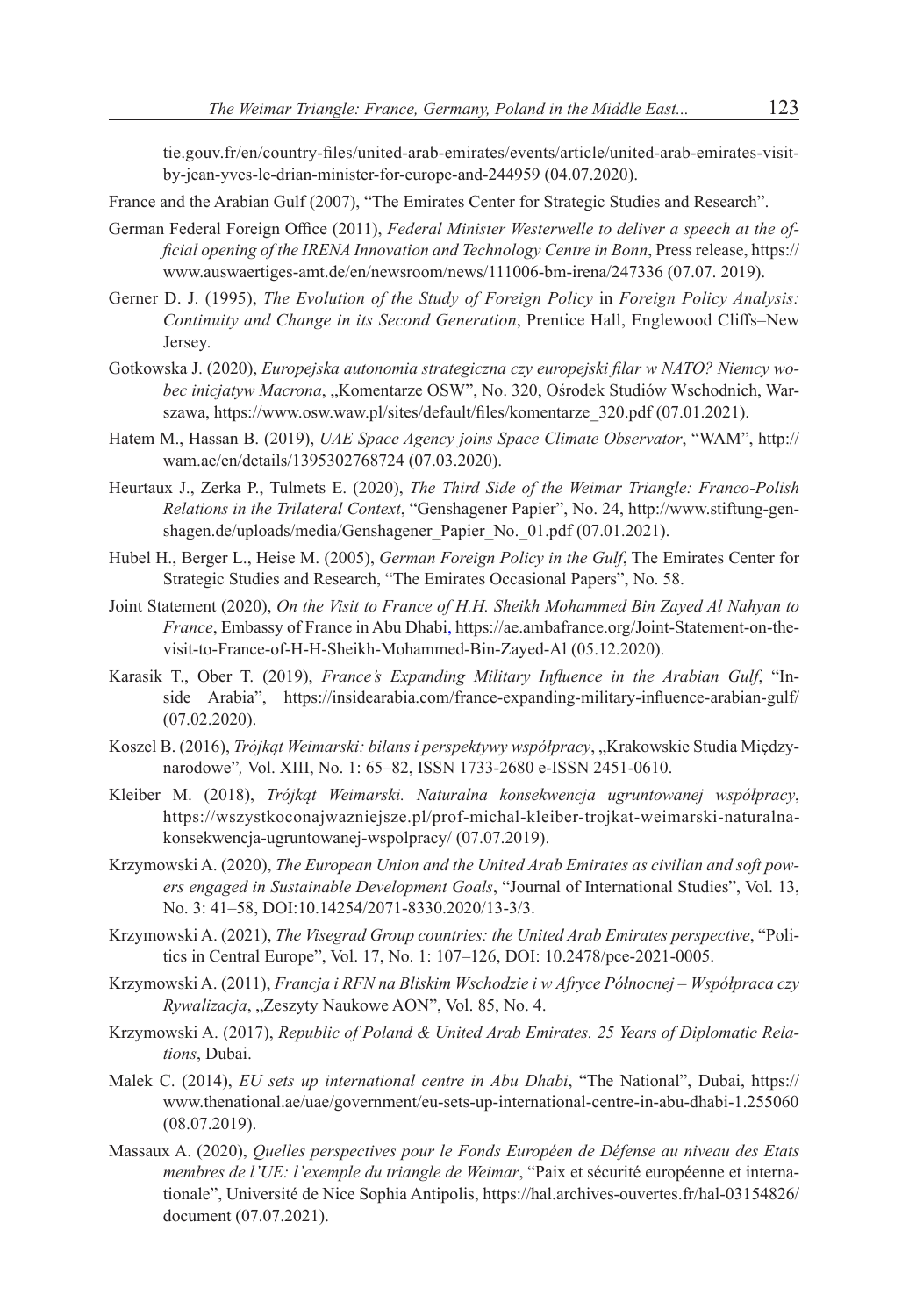- MOFAIC (2020), *H.H. Sheikh Abdullah bin Zayed meets EU High Representative*, "News", https://www.mofaic.gov.ae/en/mediahub/news/2020/1/23/23-01-2020-uae-european-union (17.07.2020).
- MOFAIC (2020), *H.H. Sheikh Abdullah bin Zayed meets with French FM*, "News", https://www. mofaic.gov.ae/en/mediahub/news/2020/1/24/24-01-2020-uae-france (12.08.2020).
- MOFAIC (2020), *The 12th Session of the UAE-France Strategic Dialogue Endorses Ambitious 10- Year Bilateral Roadmap*, https://www.mofaic.gov.ae/en/mediahub/news/2020/6/3/03-06- 2020-uae-france (27.08.2020).
- Mouriadou G. (2016), *EU-GCC Clean Energy Technology Network*, "Working Groups Consultation Workshop", Dubai, http://www.eugcc-cleanergy.net/wg-workshop2016%2CDubai (07.07.2019).
- Norkevičius M. (2019), *The dimension of regional cooperation in Polish foreign policy*, Vytautas Magnus University, "Doctoral Thesis".
- PAP (2018), PolskieRadio24.pl, "Gospodarka", https://www.polskieradio24.pl/42/1699/ Artykul/2212478,Wymiana-handlowa-miedzy-Polska-a-Zjednoczonymi-Emiratami-Arabskimi-ma-wzrosnac-w-2019-r-do-1-mld-USD (07.07.2019).
- PAP (2020), *MSZ: Wizyta ministra Heiko Maasa w Warszawie (komunikat)*, http://centrumprasowe.pap.pl/cp/pl/news/info/161019,25,msz-wizyta-ministra-heiko-maasa-w-warszawie- (komunikat) (17.01.2021).
- Parzymies S. (2014), *Le Triangle de Weimar a-t-il encore une raison d'être dans L'Europe en voie d'unifi cation?*, "Stosunki Międzynarodowe", Vol. 50, No. 2: 183–198.
- Płóciennik S. (2020), *Powrót Weimaru perspektywy dla współpracy Francji, Niemiec i Polski*, "Biuletyn", No. 19 (1449), PISM, Warszawa.
- Prezydent (2020), *Polsko-francuskie partnerstwo strategiczne. Program współpracy*, https://www. prezydent.pl/aktualnosci/wydarzenia/art,1664,wizyta-prezydenta-francji.html (07.03.2021).
- Ringmar E. (2014), *The search for dialogue as a hindrance to understanding: Practices as interparadigmatic research program*, "International Theory", Vol. 6, No. 1.
- Saint-Prot C. (2003), *French Policy Towards the Arab World*, The Emirates Center for Strategic Studies and Research, "Emirates Lecture Series", No. 42.
- Salman N., AbdulKader B. (2019), *Over 560,000 German tourists visited UAE in 2018: German Minister*, "WAM". https://wam.ae/en/details/1395302789936 (07.07.2020).
- Sandschneider E. (2010), *German Foreign Policy towards the Gulf Region*, The Emirates Center for Strategic Studies and Research, "Emirates Lecture Series", No. 86.
- Sheena A. (2019), *UAE ranked world's top aid donor in 2017: OECD*, "Dubai Gazette", Dubai, https://dubaigazette.com/uae-ranked-worlds-top-aid-donor-in-2017-oecd/ (07.07.2020).
- Standke K-H. (red.) (2009), *Trójkąt Weimarski w Europie. Das Weimarer Dreieck in Europa. Le Triangle de Weimar en Europe*, Toruń.
- Stur B. (2017), *Jyrki Katainen: "There is untapped trade potential between GCC and Europe"*, "New Europe", https://www.neweurope.eu/article/jyrki-katainen-untapped-trade-potentialgcc-europe/ (07.07.2019).
- Vernochet J. (2009), *La politique arabe de la Franceen en question*, "Geopolintel", 31 juillet, http:// www.geopolintel.fr/article112.html (07.07.2019).
- The National (2019), *German-UAE economic and trade ties go a long way*, Dubai, https://www.thenational.ae/business/economy/german-uae-economic-and-trade-ties-go-a-long-way-1.873170 (17.07.2020).
- Turner S. (1994), *The social theory of practices: Tradition, tacit knowledge, and presuppositions*, University of Chicago Press, Chicago.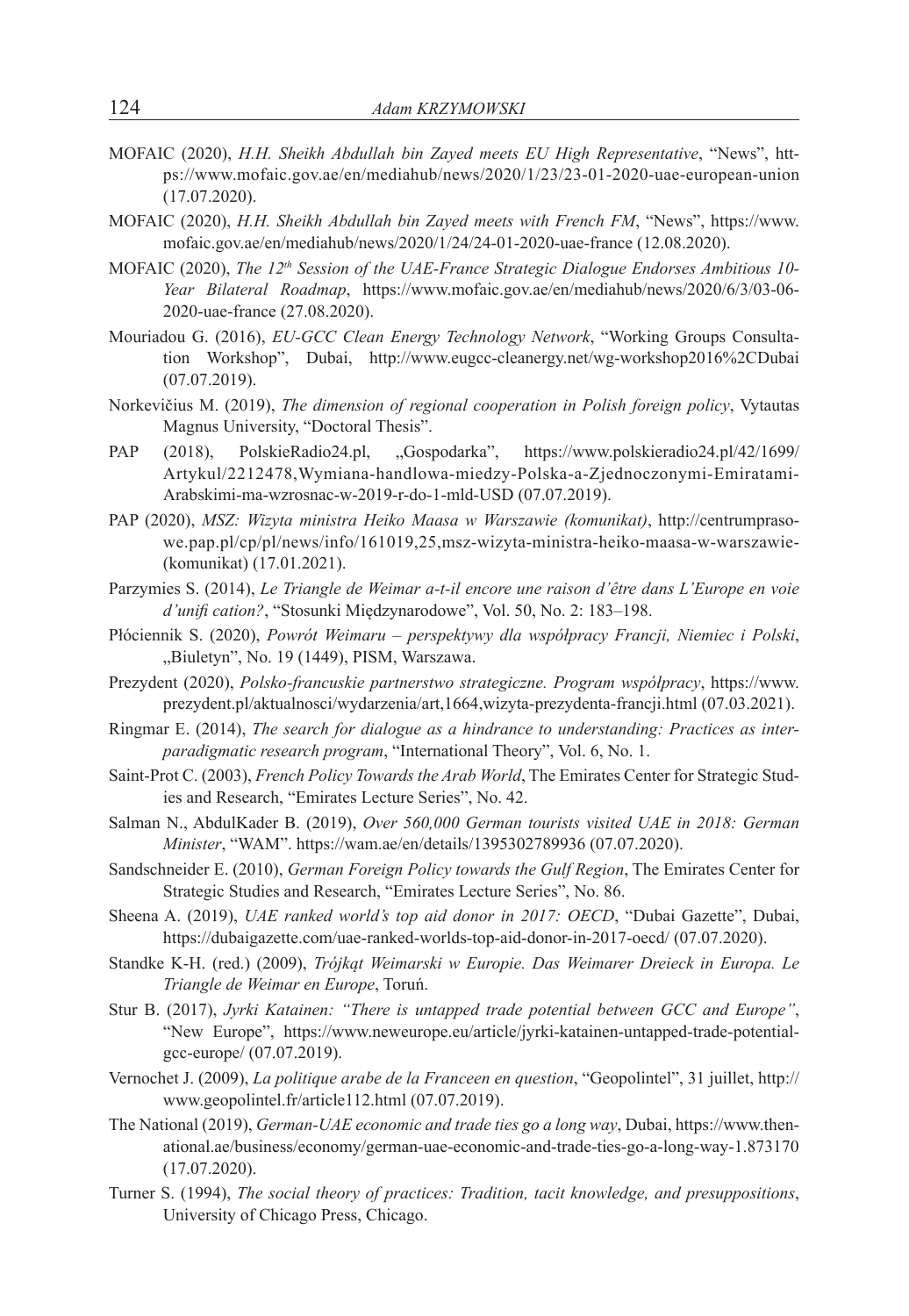- WAM (2016), *EU praises UAE's drive for renewable energy*, https://www.emirates247.com/news/ emirates/eu-praises-uae-s-drive-for-renewable-energy-2016-04-29-1.628755 (07.07.2019).
- WAM (2018), *UAE-EU trade hits \$65bn*, Dubai, http://emirates-business.ae/uae-eu-trade-hits-65bn/ (07.07.2019).
- Wyligała H. (2010), *Trójkąt Weimarski. Współpraca Polski, Francji i Niemiec w latach 1991–2004*, Toruń.
- Yoder J. A. (2017), *Dialogues, Trialogues and Triangles: The Geometry of Germany's Foreign Policy of Trust-Building*, "German Politics", Vol. 26, No. 2: 195–218, DOI: 10.1080/09644008.2016.1250888.
- Zalewski A. (2019), *Kreatywność inspirowana naturą Polska na EXPO 2020 w Dubaju!*, "Biotechnologia.pl", https://biotechnologia.pl/biotechnologia/kreatywnosc-inspirowana-naturapolska-na-expo-2020-w-dubaju,18909 (07.07.2020).

#### **ABSTRACT**

The article's scientific goal is to investigate the Weimar Triangle countries' relations with the United Arab Emirates. Therefore, the author asks the research question. Are the Weimar Triangle states' role and significance increasing in the external dimension of the European Union? Based on the example of the United Arab Emirates, the research adopted a hypothesis. It is the statement that after Brexit, the Weimar Triangle countries have a chance to improve their importance in the EU external activities. Apart from case studies, to revise the hypothesis, the author performed a meticulous comparative analysis. Moreover, the research implemented International Practice Theory as an appropriate tool to investigate the presented issue. This empirical research and its findings resulted from over ten years of the author's direct observation, analysis, and participation in many initiatives, both in the European Union and in the United Arab Emirates.

The Middle East for the Weimar Triangle countries is more significant than just from a trade potential perspective. The situation in this region is also affecting Europe, as well as global security architecture. For this reason, one should develop a coherent and comprehensive EU foreign and security policy towards the region, and the Weimar Triangle formula should be one of its pillars.

**Keywords:** Weimar Triangle, Middle East, France, Germany, Poland, United Arab Emirates, European Union

# **TRÓJKĄT WEIMARSKI: FRANCJA, NIEMCY, POLSKA NA BLISKIM WSCHODZIE. PERSPEKTYWA ZJEDNOCZONYCH EMIRATÓW ARABSKICH**

#### **STRESZCZENIE**

Celem naukowym artykułu jest zbadanie stosunków państw Trójkąta Weimarskiego ze Zjednoczonymi Emiratami Arabskimi. Dlatego też, autor stawia pytanie badawcze. Czy rola i znaczenie państw Trójkąta Weimarskiego wzrasta w zewnętrznym wymiarze Unii Europejskiej? Na przykładzie Zjednoczonych Emiratów Arabskich w badaniu przyjęto hipotezę. Jest to stwierdzenie, że po Brexicie, państwa Trójkąta Weimarskiego mają szansę zwiększyć swoje znaczenie w działaniach zewnętrznych UE. Oprócz studiów przypadków, w celu zrewidowania